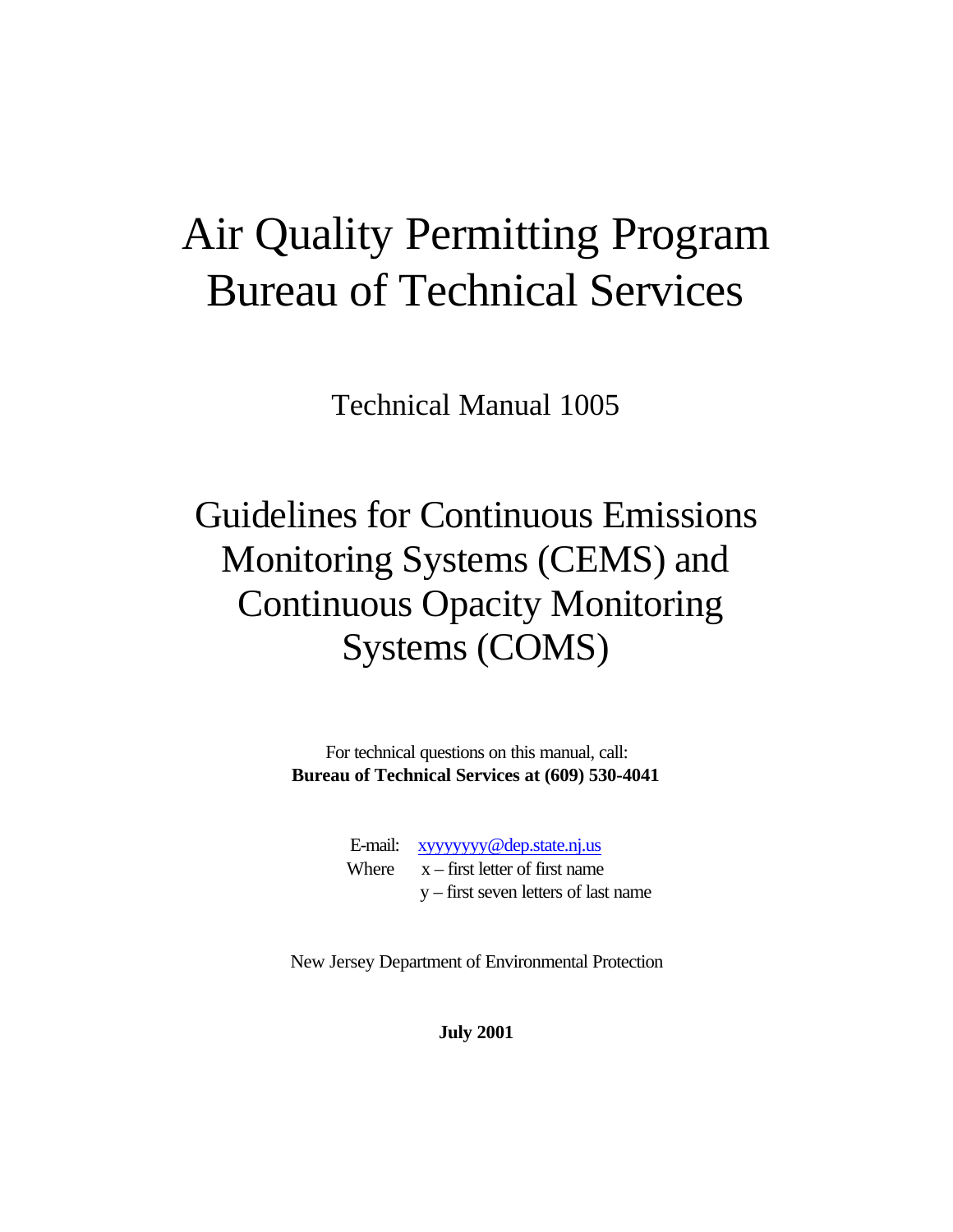#### **TABLE OF CONTENTS**

| VIII. CEMS/COMS PERFORMANCE AND EMISSIONS REPORTING17            |
|------------------------------------------------------------------|
| APPENDIX A PROTOCOL FOR CONTINUOUS EMISSION MONITORING SYSTEMS18 |
|                                                                  |
| APPENDIX C NJDEP REGIONAL ENFORCEMENT OFFICE LOCATIONS39         |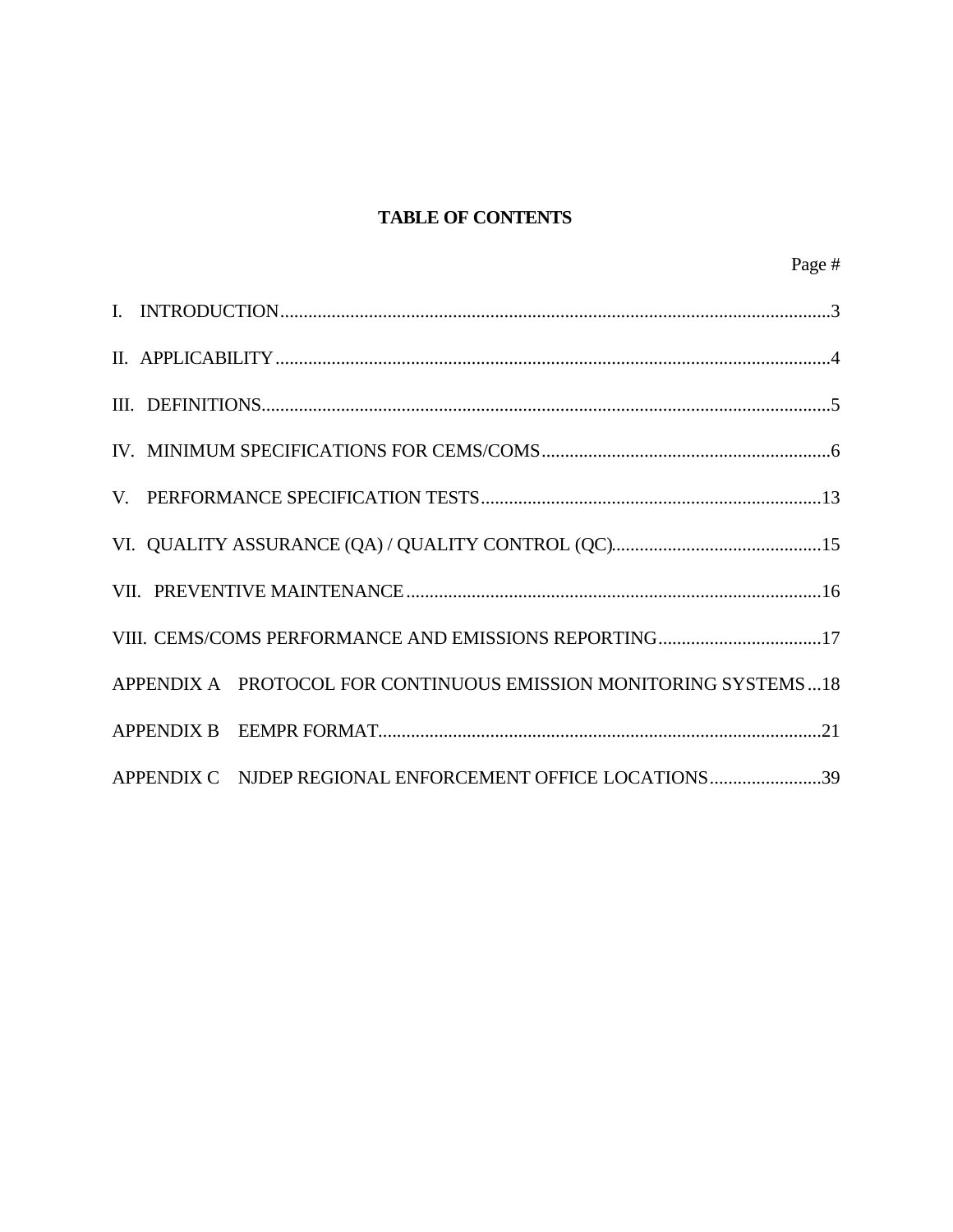#### **I. INTRODUCTION**

This manual is not intended to provide step-by-step instructions on designing, selecting, installing or performance testing CEMS/COMS. It does contain design specifications, performance specifications, performance test procedures, data storage and reporting requirements, quality assurance criteria, and administrative procedures for obtaining Department approval of CEMS/COMS.

Each proposed CEMS/COMS will be evaluated on an individual basis. No list of approved equipment will be maintained by the Department. Final approval will be contingent upon the system meeting performance standards established by the New Jersey Department of Environmental Protection (NJDEP). The standards, while based on those established in the Code of Federal Regulations, have been modified in order to meet the specific needs of the NJDEP in enforcing its rules and regulations. Requests to deviate from the requirements specified in this guideline must have prior written approval from the Bureau of Technical Services. Such requests will be reviewed on a case-by-case basis and must include a sufficient justification. Requests submitted without sufficient justification will not be approved.

The CEMS/COMS approval process consists of four phases: The CEMS/COMS equipment protocol review, the Performance Specification Test (PST) protocol review, PST report review; and the development of a Quality Assurance (QA) and Preventive Maintenance (PM) plan. Specifications for each are included in this manual.

(NOTE: Effective July 1, 2001, all CEMS/COMS equipment protocols or revisions and all Performance Specification Test Protocols or revisions shall meet the requirements specified in this guideline).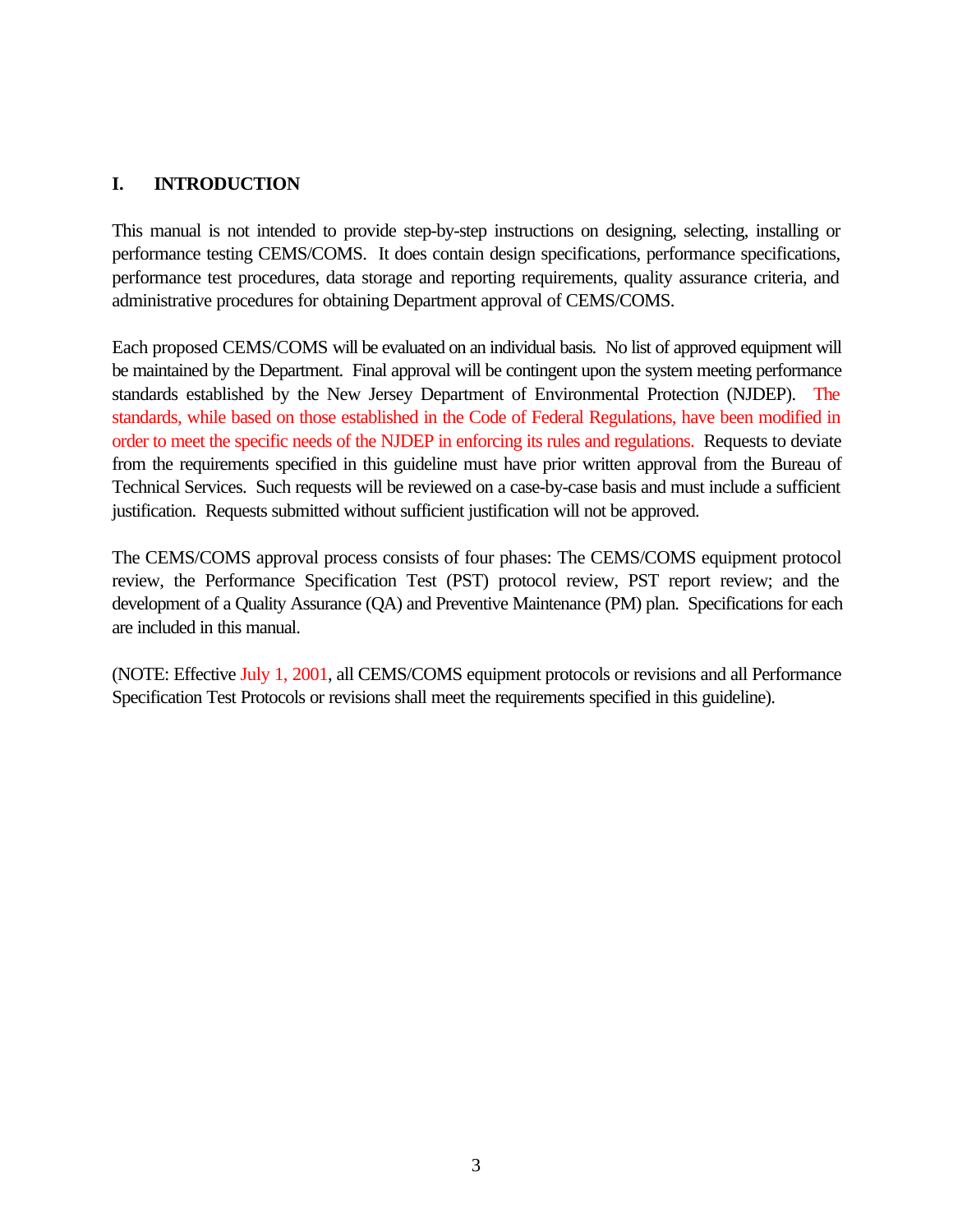#### **II. APPLICABILITY**

This guideline is intended to be implemented for source operations which are required to install and operate CEMS/COMS for any one or more of the following regulations.

New Jersey Administrative Codes (N.J.A.C.) - N.J.A.C. 7:26 and N.J.A.C. 7:27

Federal Requirements for Preparation, Adoption and Submittal of Implementation Plans 40 CFR - Part 51;

Federal New Source Performance Standards (NSPS), 40 CFR - Part 60;

Federal National Emission Standards for Hazardous Air Pollutant (NESHAPS), 40 CFR - Part 61;

Federal Acid Rain Requirements, 40 CFR - Part 75;

Federal Standards for Owners and Operators of Hazardous Waste Treatment, Storage and Disposal Facilities (RCRA), 40 CFR - Part 264;

Federal Standards for the Management of Specific Types of Hazardous Waste Management Facilities (BIF), 40 CFR - Part 266;

Federal Standards for the Use or Disposal of Sewerage Sludge, 40 CFR - Part 503;

Federal Polychlorinated Bi-Phenyls (PCBS) Manufacturing Processing, Distribution in Commerce and use Prohibitions (TOSCA), 40 CFR - Part 761.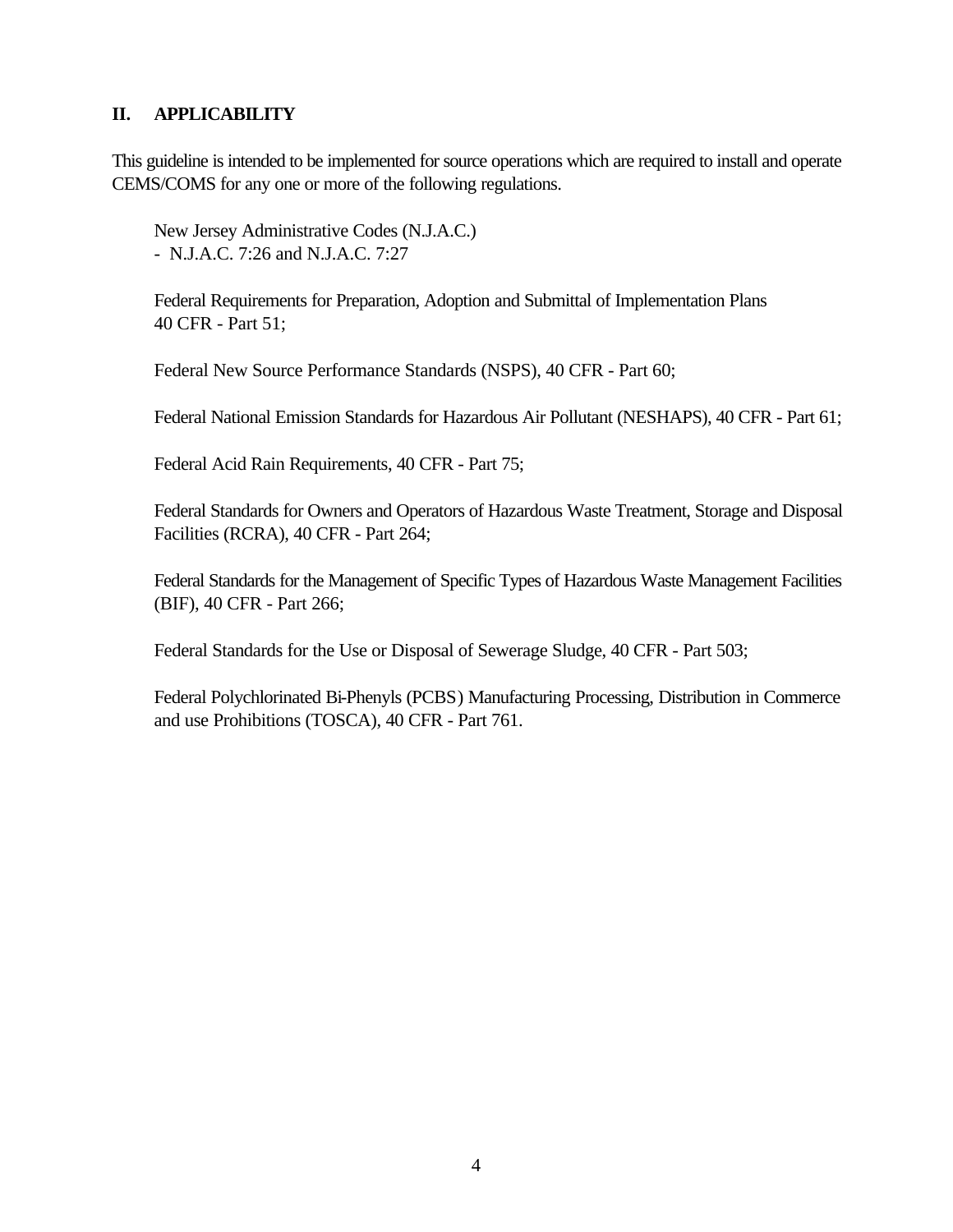#### **III. DEFINITIONS**

CEMS (Continuous Emission Monitoring System) - The total equipment required for the determination of a gas concentration or emissions rate. The system consists of the following major subsystems; sample interface, pollutant analyzer, diluent analyzer (if applicable), fuel flow monitors (if applicable) and data recording and storage devices.

COMS (Continuous Opacity Monitoring System) - The total equipment required for the determination of the opacity of emissions which meets the minimum requirements of Performance Specification One of 40 CFR - Part 60 and EPA Proposed Method 203.

(Note: Definitions of most terms are located in each individual section of each federal rule).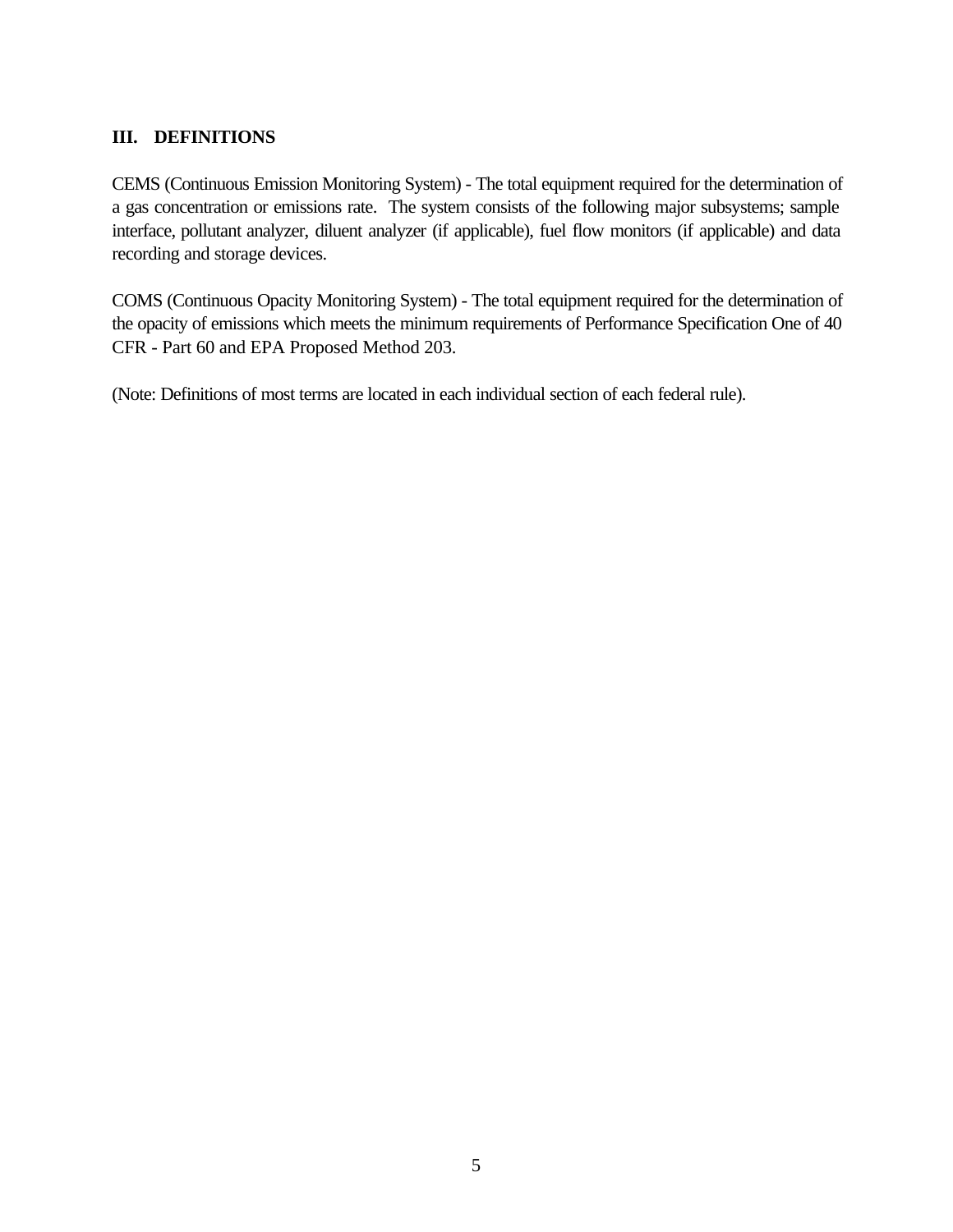#### **IV. MINIMUM SPECIFICATIONS FOR CEMS/COMS**

#### A. Minimum Requirements

The following list of performance requirements may be applicable to any CEMS or COMS required to be installed by one or more regulations identified in Section II.

- 1. Opacity 40 CFR - Part 51 Reference Method 203 and; 40 CFR - Part 60 - Appendix B Performance Specification Test No. 1
- 2. Sulfur Dioxide  $(SO<sub>2</sub>)$ 40 CFR - Part 60 - Appendix B Performance Specification Test No. 2 40 CFR - Part 75 - Appendices A and D
- 3. Nitrogen Oxides (NOx as  $NO<sub>2</sub>$ ) 40 CFR - Part 60 - Appendix B Performance Specification Test No. 2 40 CFR - Part 75 - Appendices A and E
- 4. Oxygen  $(0<sub>2</sub>)$ 40 CFR - Part 60 - Appendix B Performance Specification Test No. 3 (except for those sources effected by BIF). 40 CFR - Part 75 - Appendix A
- 5. Carbon Dioxide  $(CO<sub>2</sub>)$ 40 CFR - Part 60 - Appendix B Performance Specification Test No. 3 40 CFR - Part 75 - Appendices A and G
- 6. Carbon Monoxide 40 CFR - Part 60 - Appendix B Performance Specification Test 4 (MWC are required to meet PST 4A; BIF Sources required to meet 40 CFR - Part 266).
- 7. Continuous Emission Rate Monitors 40 CFR - Part 60 - Appendix B Performance Specification Test No. 6 40 CFR - Part 75 - Appendix A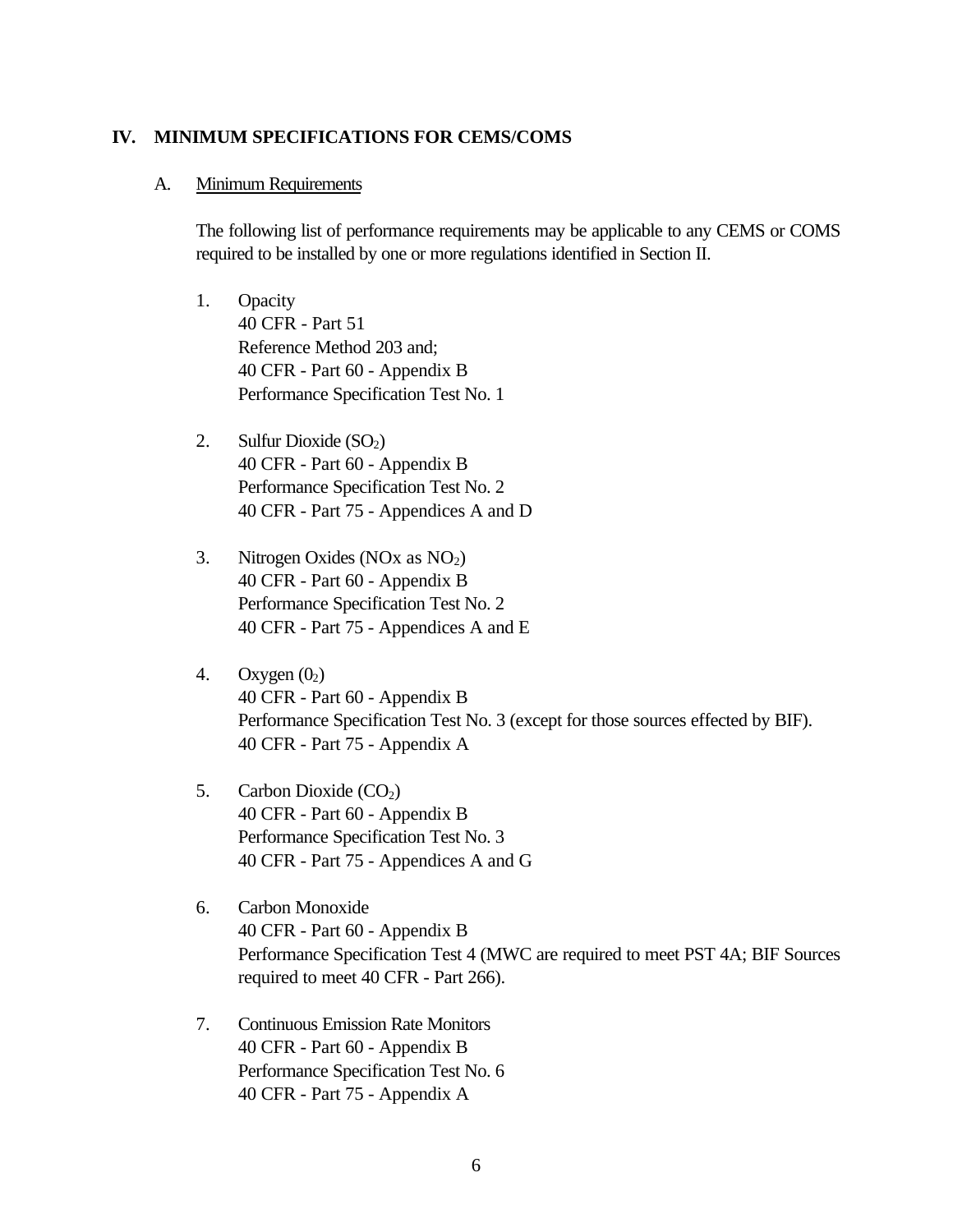- 8. Total Reduced Sulfur (TRS) 40 CFR - Part 60 - Appendix B Performance Specification Test No. 5
- 9. Hydrogen Sulfide (H<sub>2</sub>S) 40 CFR - Part 60 - Appendix B Performance Specification Test No. 7
- 10. Volatile Organic Compounds (VOC) CEMS 40 CFR - Part 60 - Appendix B Performance Specification Test No. 8
- 11. Gas Chromatographic CEMS Performance Specification Test No. 9 40 CFR - Part 266 and 40 CFR - Part 503
- 12. Extractive FTIR CEMS Performance Specification Test No. 15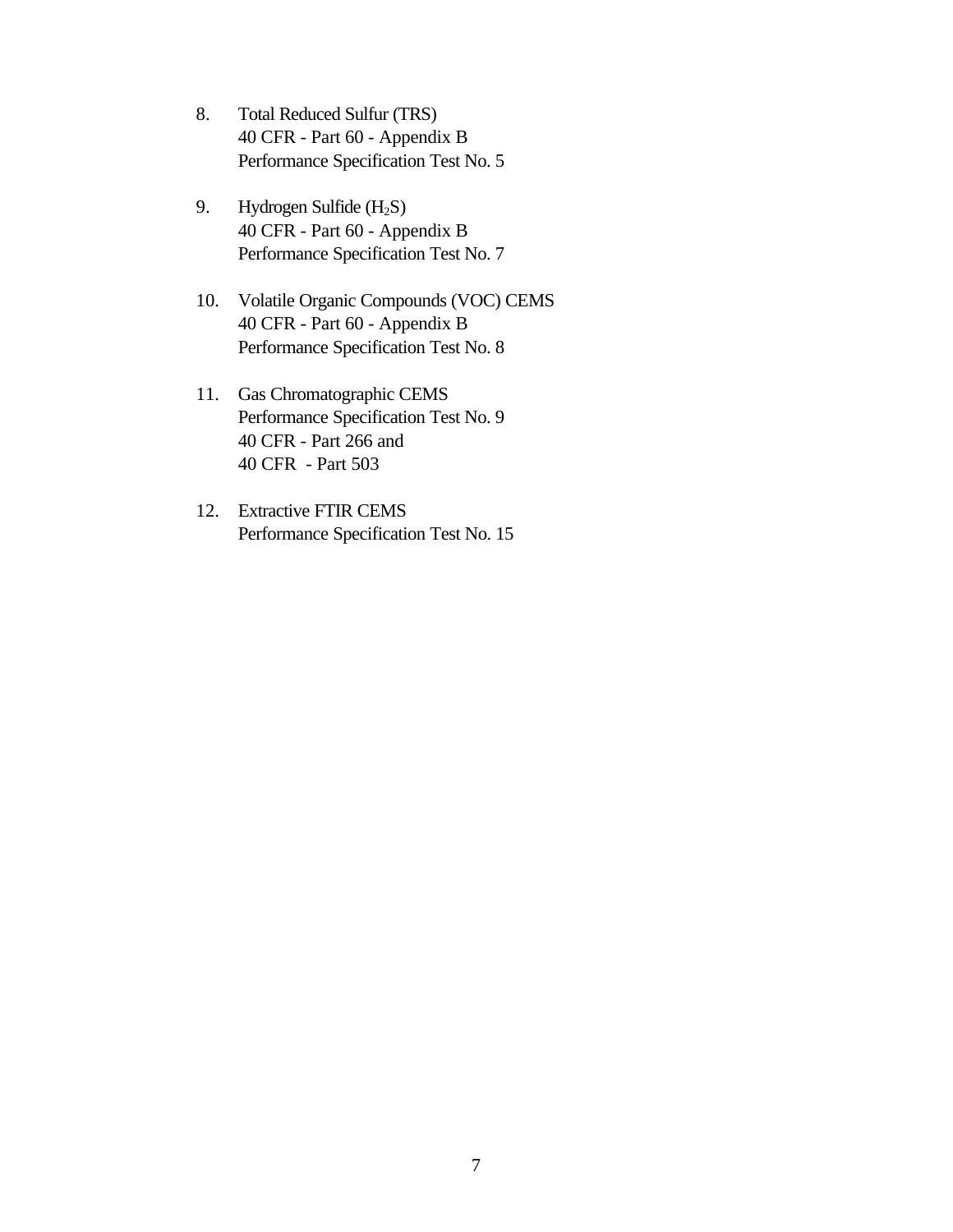#### B. Additional CEMS/COMS Equipment Requirements

In addition to the equipment specifications referenced in Section IV.A., the following equipment specifications will also apply.

- 1. General Requirements
	- a. CEMS/COMS equipment protocol is required to be submitted to the Bureau of Technical Services (BTS) in the format specified in Appendix A. The CEMS/COMS equipment protocol must be approved by the Bureau of Technical Services prior to conducting the required Performance Specification Tests (PST). It is recommended that the CEMS/COMS equipment protocol be submitted to BTS for approval, prior to the purchase/ordering of such equipment.
	- b. The temperature at the exit of the conditioning system for any gaseous CEMS must not exceed 44° F. This temperature must be continuously monitored and continuously recorded. This may be accomplished by recording the actual temperature or an alarm status. If the conditioner utilizes something other than a chiller to remove moisture, the dew-point of the gas exiting the conditioner must be monitored in the same manner.
	- c. Time-sharing of a CEMS with multiple sources is only acceptable in cases where back-up or secondary sources are utilized when primary sources are off-line (non-operational). In such cases, each source must have an independent sample probe and sample transport system.
	- d. Any gaseous analyzer installed in a CEMS must have a minimum accuracy, as published by the manufacturer, of plus or minus one percent of the operating range.
	- e. Fuel Flow analyzers must comply with the requirements outlined in 40 CFR, Part 75, Appendix D.
- 2. Calibration Requirements
	- a. Calibration Gas Introduction Point All calibration gases are required to be introduced into the CEMS at the sample probe, no further downstream than the immediate exit of the sample probe.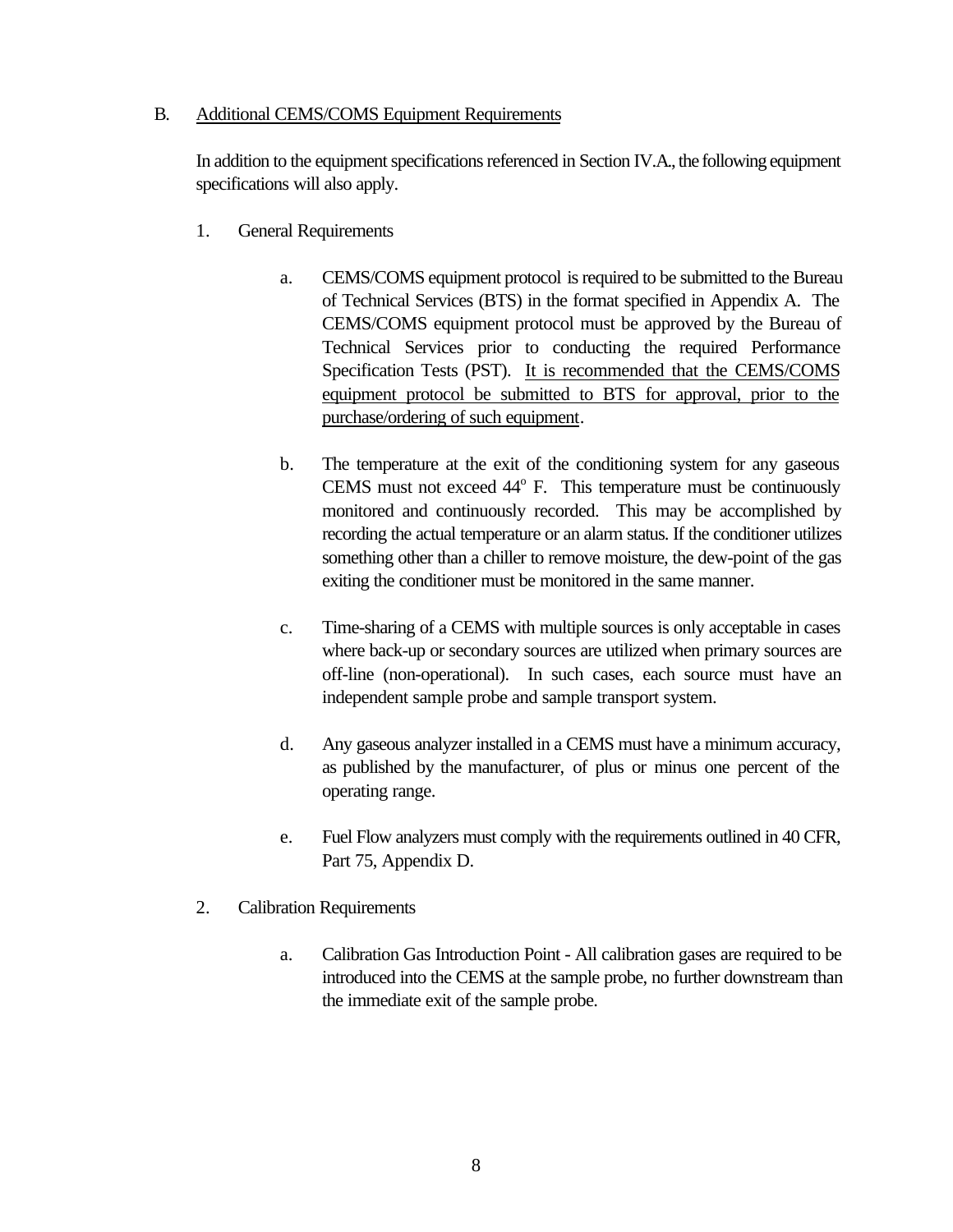- b. CEMS calibration is that period of time which occurs once every 24 hours and is to have both high span and zero gases introduced. This period shall be of sufficient duration to demonstrate the required instrument response time, instrument drift and shall include any adjustments (if necessary). If, during any hourly averaging period, the time required to complete the calibration cycle exceeds fifteen (15) minutes for any analyzer, in units of the standard (i.e. ppm at  $7\%$   $0_2$ ), then that hourly period shall be included in the downtime calculation for that parameter. If the standard requires data from two or more analyzers, the calibration of each analyzer must be completed within the same fifteen (15) minute period. Only one calibration period of less than 15 minutes may be excluded from the downtime requirement for any 24 hour period.
- c. COMS Calibration is that period of time, which occurs once every 24 hours and is to include both span and zero filters.
- d. Calibration of all CEMS is to be conducted once every twenty-four (24) hours. This calibration procedure must include the introduction of a high span calibration standard (80% to 90% of operating range) and a zero gas. For oxygen analyzers which can not utilize a true zero gas, a gas standard containing an oxygen concentration no greater than two (2) percent will be allowed. This non-zero oxygen standard must be indicated in the CEMS Equipment Protocol.
- e. Zero gas is required to be introduced first then the high range calibration standard.
- f. Non-methane total hydrocarbon analyzers, if approved for use, must be calibrated with a gas that contains a blend of methane and propane. The methane concentration must be no more than 10 percent of the propane concentration expressed as methane. The propane concentration shall be selected in accordance with item d. above.
- g. All calibration gases must have a minimum certified accuracy of plus or minus two percent of the cylinder label value unless a higher standard is required by regulation.
- h. The quality of the calibration gas is considered an integral part of the CEMS. Accordingly, the quality of the calibration gas utilized, for the daily CEMS calibration, during the certification test program, shall be the minimum quality acceptable until the next annual RATA test. Reducing the quality of the calibration gas after the certification program is not acceptable.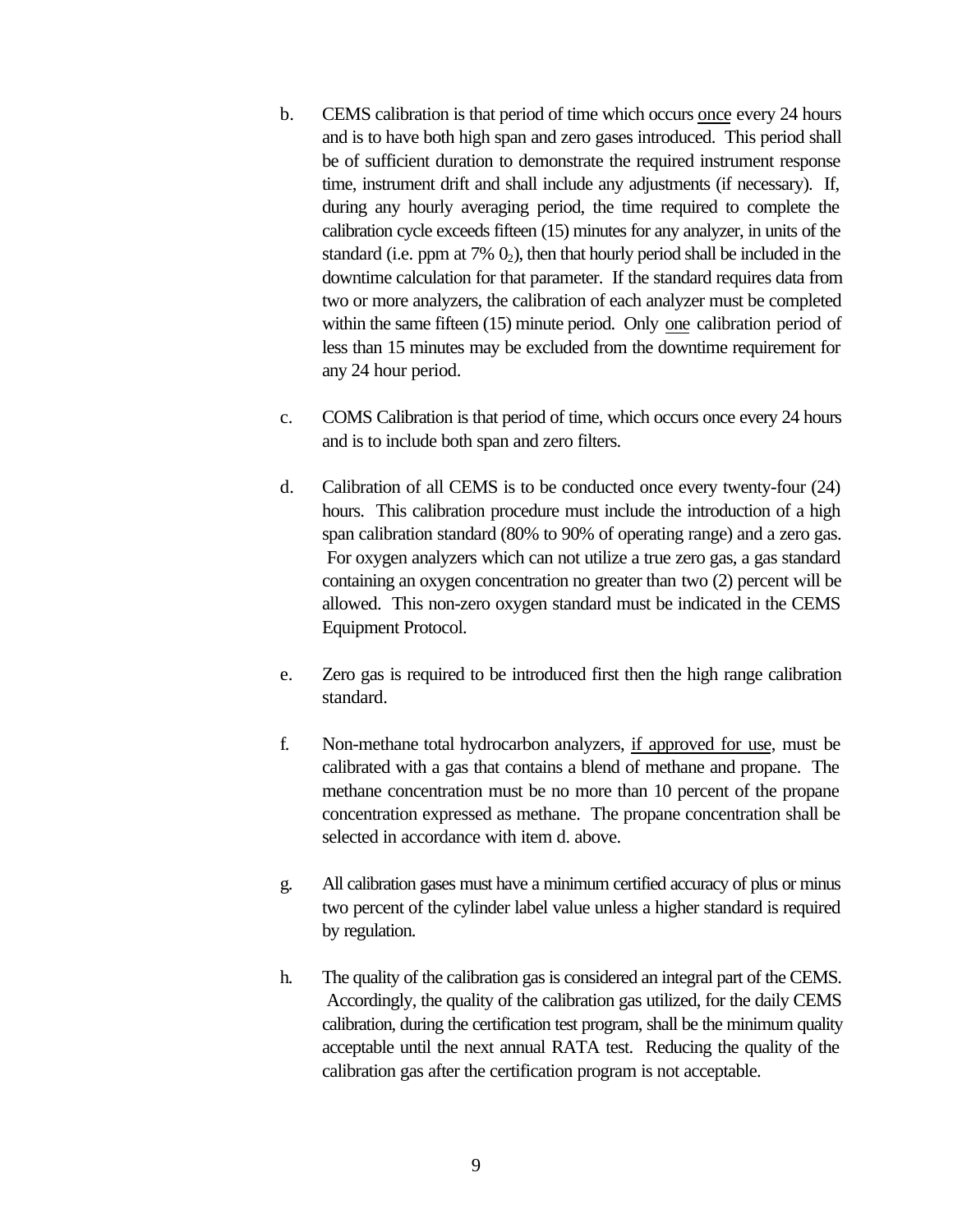- 3. Data Recording and Storage Requirements
	- a. A strip chart recorder is required as a minimum data reduction device for all CEMS/COMS. A minimum chart speed of sixty (60) mm per hour (faster if necessary to insure proper resolution of CEMS data) is required. The Department recommends the use of a Data Acquisition System (DAS) to reduce CEMS data for quarterly Excess Emission and Monitoring Performance Reports (EEMPRs).
	- b. Round chart recorders are only acceptable for instantaneous limits and will not be approved when the applicable limit is expressed as an average of data over a specified time period.
	- c. All strip chart recorders must automatically record the date along with the CEMS data.
	- d. Any computerized Data Acquisitions System (DAS) which is utilized without a strip chart recorder must have the capability of producing historical and present one-minute data averages both visually (on screen) and graphically (hard copy).
	- e. One-minute CEMS/COMS data must be retained for a period of one calendar quarter from the date of EEMPR submission. After that date, only applicable averages in units of the standard (example: PPM Hourly average) and all periods of emission exceedences must be stored for the time period specified in the permit.
- 4. Valid Data Capture Requirements
	- a. CEMS installed and operating for measurement of gaseous emissions, shall complete a minimum of one (1) cycle of operation, which includes sampling, analyzing and data recording for each successive one (1) minute period.
	- b. CEMS must provide a minimum of seventy-five (75) percent (45 minutes of one-minute data averages for each one hour (60 minute) clock period.
	- c. For any one hour (60 minute) period where less than forty-five (45) minutes of CEMS/COMS data is provided for any analyzer, the entire sixty (60) minute period is considered downtime for that analyzer and shall be included in the quarterly EEMPR as downtime.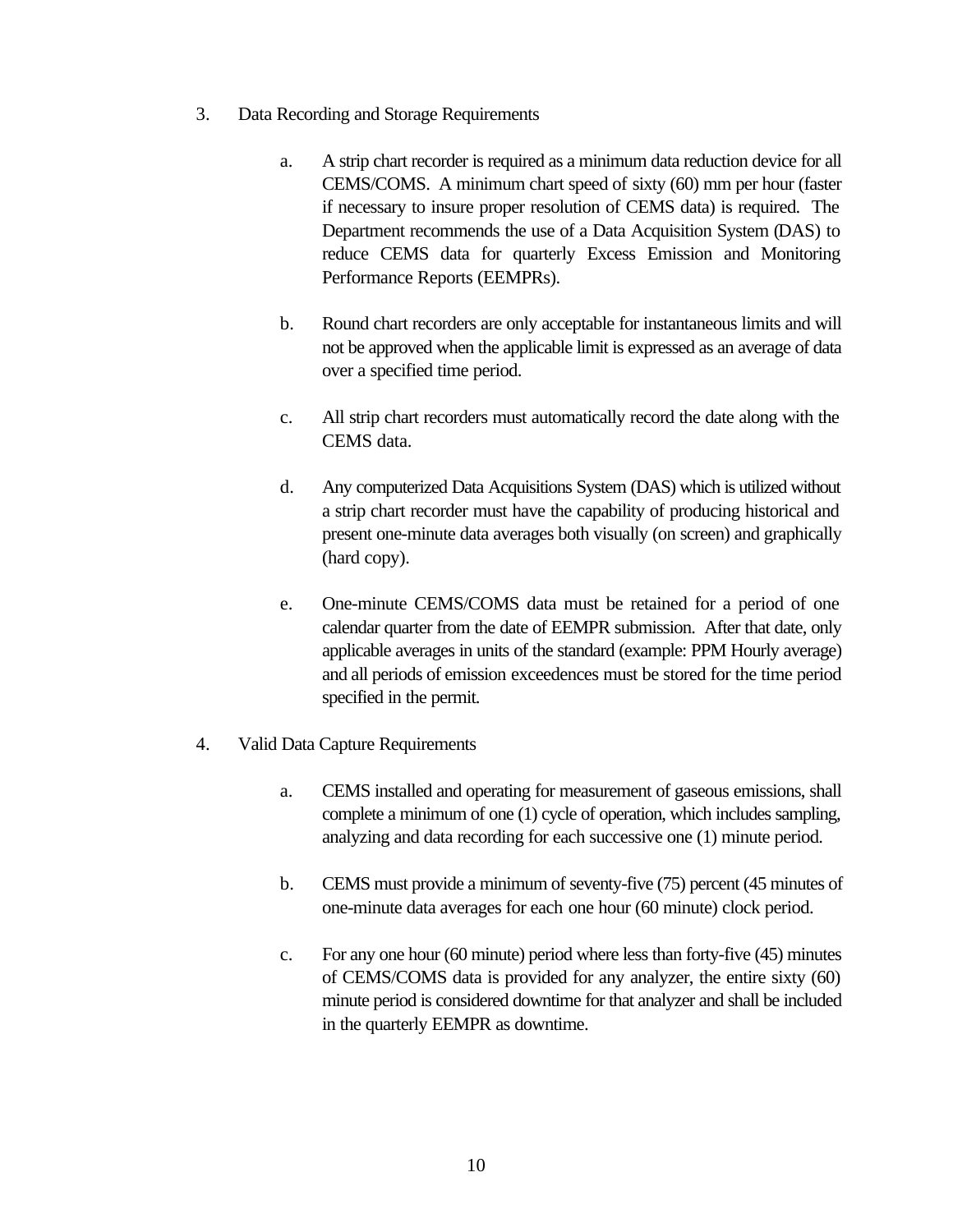- d. All CEMS must provide for a minimum of ninety (90) percent valid data capture, in units of the standard, for each calendar quarter, based on source operating time (unless otherwise specified by regulation).
- e. All COMS must provide for a minimum of ninety-five (95) percent valid data based on source operating time for each calendar quarter, based on source operating time (unless otherwise specified by regulation).
- f. Downtime includes those periods where the CEMS or COMS are not providing compliance emission data while the process is in operation. It also includes periods of Quality Assurance (QA) and Preventive Maintenance (PM) procedures and CEMS calibration (if calibration period exceeds 15 minutes in any one hour). All downtime is to be recorded on the quarterly EEMPR form.
- g. If the percent data availability percentage for any CEMS/COMS analyzer cannot be made for two (2) consecutive calendar quarters the facility shall implement the following items:
	- i. Install a replacement CEMS approved by BTS within one-hundred and eighty (180) calendar days following the end of the second quarter failure.
	- ii. Provide a temporary alternative within thirty (30) days which shall be reviewed and approved by BTS to monitor the compliance status of the emissions source.
	- iii. Items a and b above do not relieve any facility from any permit condition which requires the source to be shutdown in the event of a CEMS failure.
- h. If the permit conditions for a given facility allow for startup and shutdown exclusions, calculations of percent valid data capture shall not include the excluded periods.
- 5. Stack Gas Volumetric Flow Monitoring

All stack gas volumetric flow measuring devices, required to be installed, shall meet the following requirements:

a. A differential pressure flow monitor shall have an automatic blow-back purge system.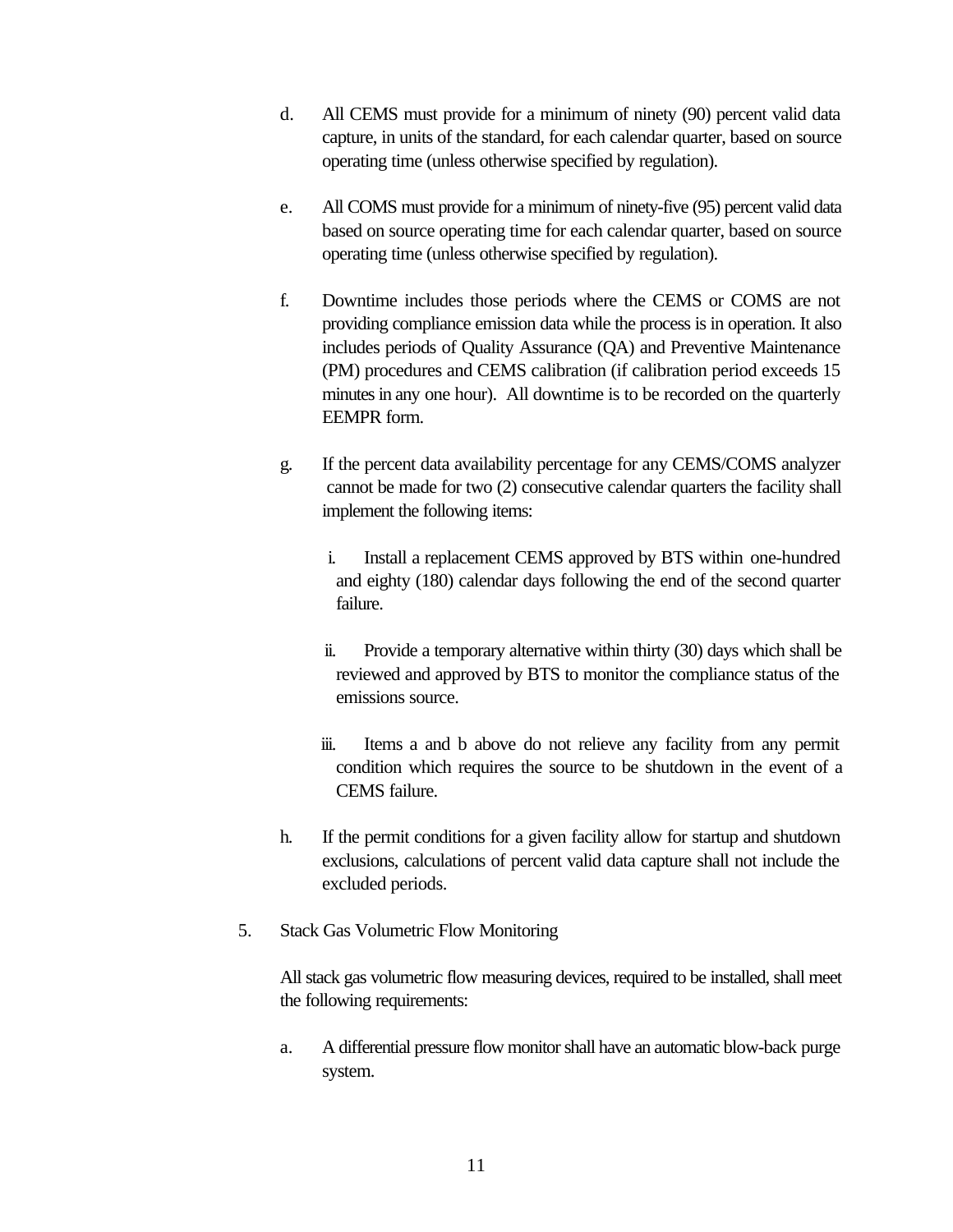- b. If a differential pressure flow monitoring device is installed in wet stack conditions, the system shall have the capability for drainage of sensing lines.
- c. The stack gas flow monitoring system shall have the capability for on-line manual transducer calibration and for a zero check.
- d. The stack gas flow monitoring system shall be capable of displaying the individual parameters used in the stack gas flow calculation.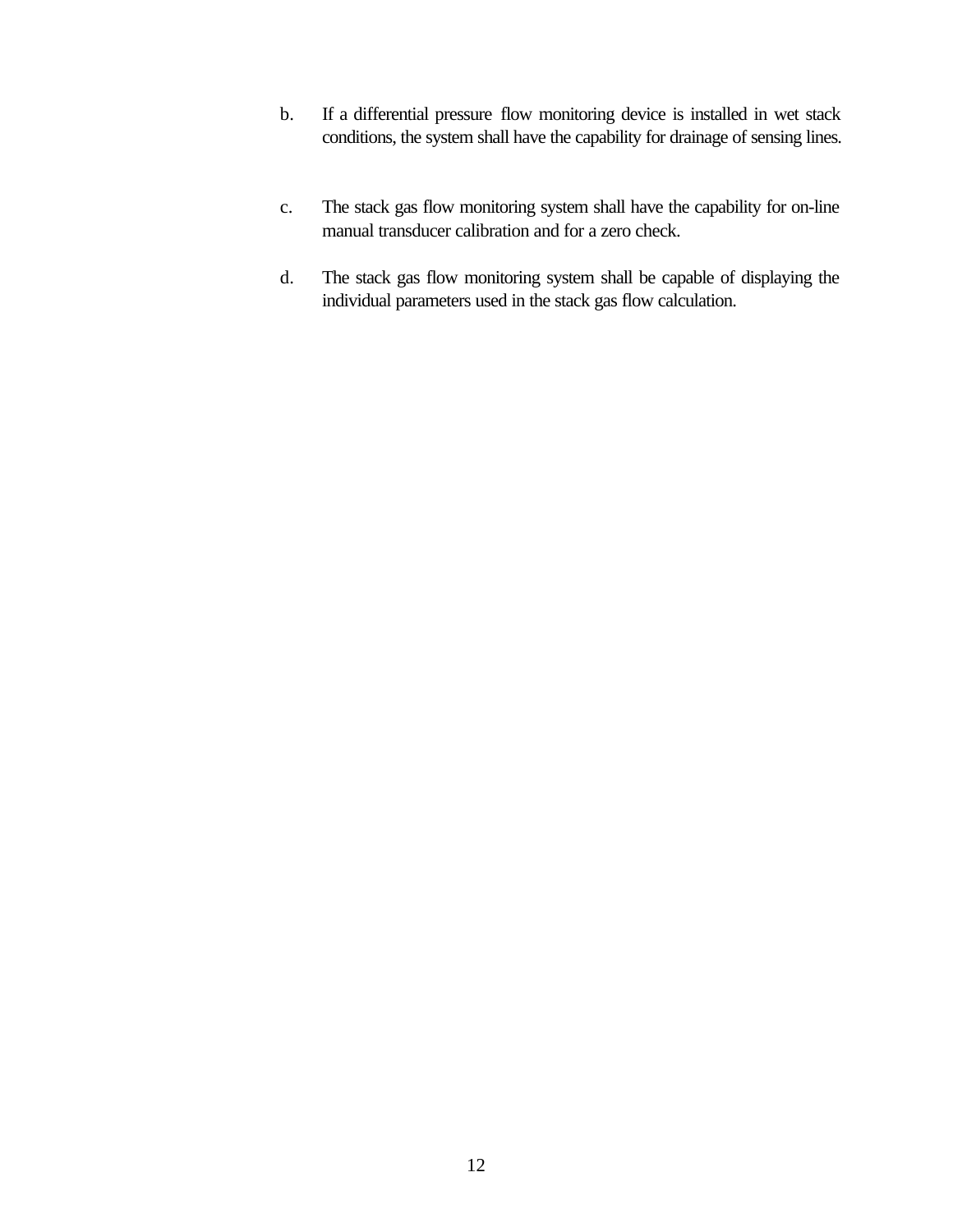#### **V. PERFORMANCE SPECIFICATION TESTS**

- A. A Performance Specification Test (PST) protocol is required to be submitted to and approved by BTS for any CEMS/COMS required by any Federal or State Regulation as well as NJDEP permit conditions.
- B. A PST is required when any integral part of the CEMS is replaced or repaired. An integral part includes items such as, but not limited to, sample conditioners, data recording devices, analyzer detectors, circuit boards or any component which directly influences the concentration output readings.
- C. The PST protocol must outline the procedures and equipment which shall be utilized for the certification test program to insure that all CEMS/COMS data is accurate and representative.
- D. PST tests are not to be conducted until after the PST protocol has been approved by BTS.
- E. PSTs shall follow the applicable procedures referenced in Section III.A. with the following additions:
	- 1. Relative Accuracy (RA) tests shall be conducted during the Calibration Drift (CD) test period. It is recommended that the RA tests be conducted during the latter half of the CD test period.
	- 2. A facility must notify BTS in writing at a minimum of thirty (30) calendar days prior to conducting the PSTS.
	- 3. The final PST report shall be submitted to BTS within thirty (30) calendar days of completion of the PSTS.
	- 4. All CEMS/COMS shall successfully complete the PSTs. The final PST report must be submitted to BTS prior to conducting any compliance stack emission tests. The Department may waive this requirement if the facility provides an appropriate written justification to the Supervisor/CEMS Program.
	- 5. The PST report must include the serial number of each analyzer and data recording device.
	- 6. Each PST report must be certified in accordance with N.J.A.C. 7:27-1.39(a)1 and 2 and must include the certification language specified therein.
	- 7. The report must include RA calculations for raw concentrations as well as units of the standard.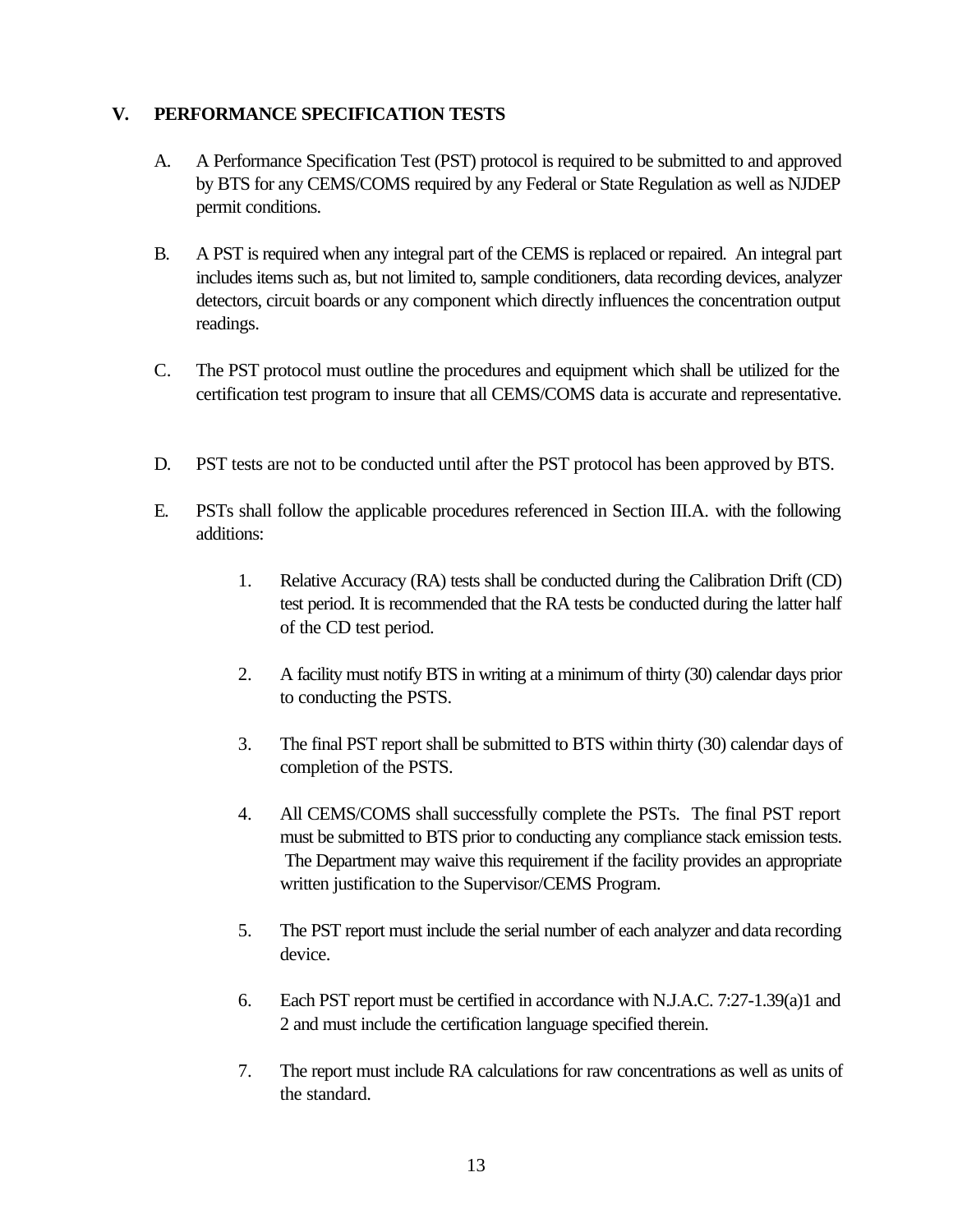- F. All redundant CEMS/COMS installed to insure the minimum data availability requirement must undergo the appropriate PSTs.
- G. Data from the CEMS/COMS becomes enforceable upon the completion date of a successful certification test. Accordingly, the facility shall implement the minimum Quality Assurance/Quality Control procedures, which follow in Section VI, immediately following the successful certification test.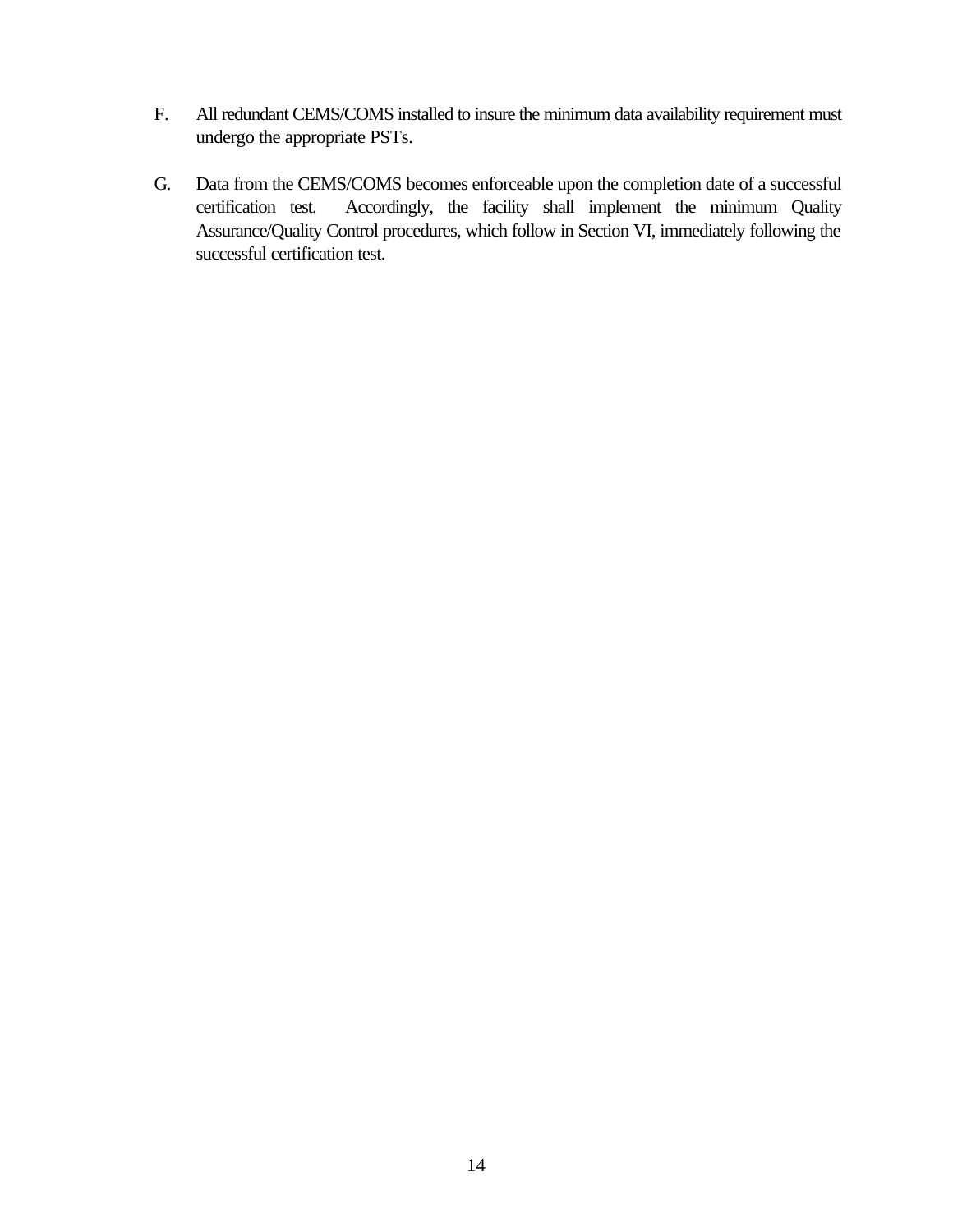#### **VI. QUALITY ASSURANCE (QA) / QUALITY CONTROL (QC)**

- A. A QA/QC plan is required to be developed for all CEMS/COMS required in Section II of this document. This QA/QC plan shall incorporate at a minimum those procedures outlined in 40 CFR, Part 60, Appendix F and/or 40 CFR, Part 75, Appendix B for CEMS and those procedures outlined in 40 CFR, Part 60, Appendix B, Specification One and 40 CFR, Part 51, Proposed RM 203 for COMS.
- B. The QA/QC plan shall designate a coordinator for the facility who is responsible to ensure that the QA/QC plan specified in VI.A is implemented.
- C. The QA/QC coordinator shall be responsible for reviewing the QA/QC plan specified in VI.A. on an annual basis. Any changes to the QA/QC plan shall be submitted in writing to the Supervisor/CEMS Program in the Bureau of Technical Services.
- D. All quarterly and annual QA data shall be in included in quarterly EEMPR reports and kept on file with the facility. The QA data must be made available upon request.
- E. All procedures outlined in the QA plan specified in Section VI.A above shall commence upon the completion date of the PST.
- F. The Department reserves the right to require the QA/QC plan to be revised at any time based on the results of quarterly EEMPR reviews, inspections, audits or any other information available to the Department.
- G. All redundant CEMS/COMS must undergo the QA/QC procedure specified in the source QA/QC manual specified in Section VI.A.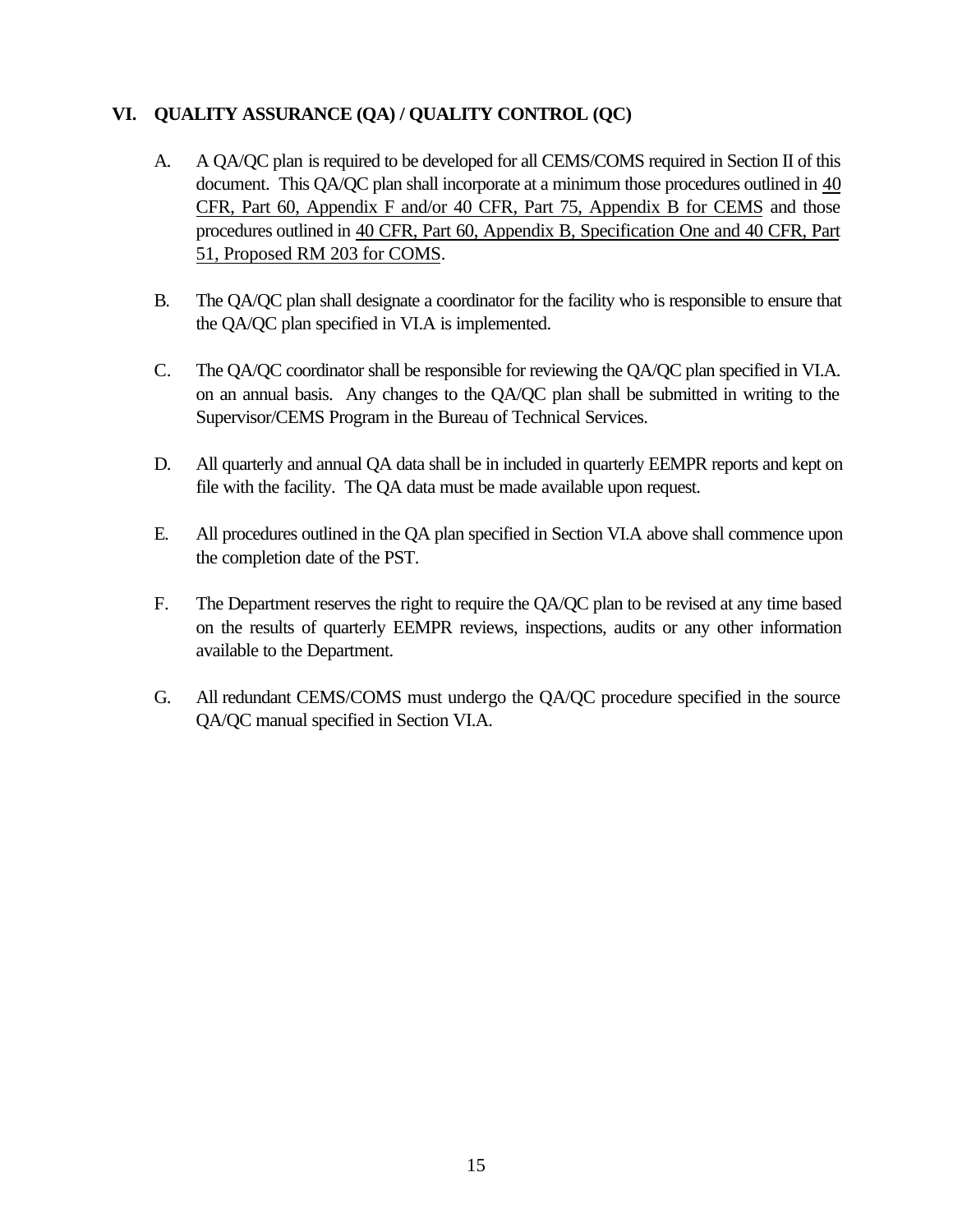#### **VII. PREVENTIVE MAINTENANCE**

- A. A Preventive Maintenance (PM) plan must be developed for each CEMS/COMS equipment protocol. The PM plan must include all procedures and/or spare parts necessary to insure the CEMS/COMS data valid capture requirements specified in Section IV.B.4.
- B. The Preventive Maintenance (PM) plan shall be reviewed on an annual basis by the QA coordinator designated in accordance with Section VI.B. Any changes to the PM plan shall be submitted to the Supervisor/CEMS program at the Bureau of Technical Services.
- C. All redundant CEMS/COMS must undergo the preventive maintenance procedures specified in the source PM plan specified in Section VII.A.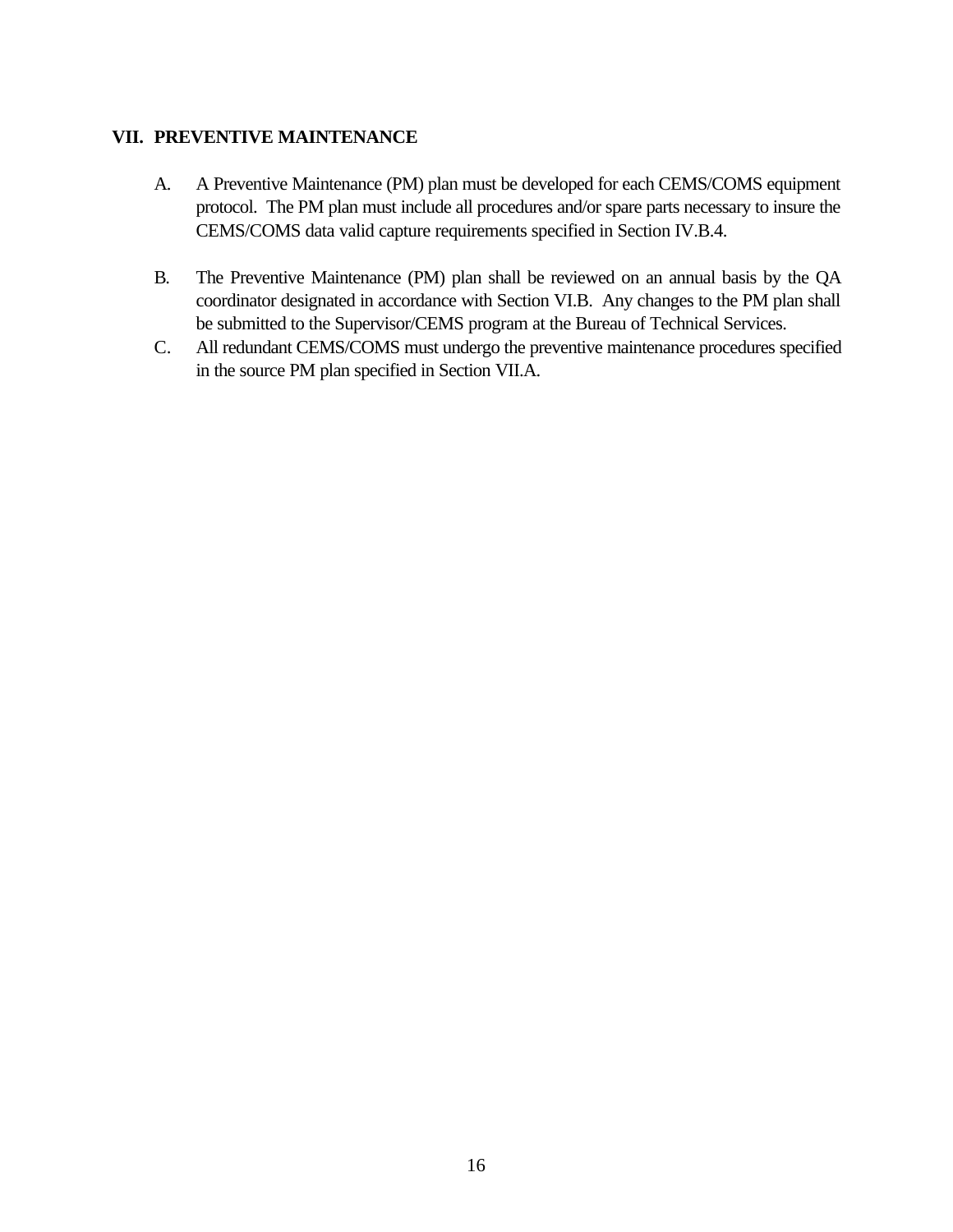#### **VIII. CEMS/COMS PERFORMANCE AND EMISSIONS REPORTING**

- A. A quarterly report of CEMS/COMS performance and emission exceedances is required to be submitted to the appropriate Regional Enforcement Office (REO) for the facilities location. The geographic coverage area for each REO is located in Appendix C. This report shall be submitted to the appropriate REO whether or not an emission exceedance has occurred.
- B. The quarterly report specified in Section VIII.A. must be submitted to the REO within thirty (30) calendar days of the end of each calendar quarter.
- C. The format for the quarterly report is indicated in Appendix B. Approval of any other format shall be made through the REO having jurisdiction over the facility.
- D. Submittal of CEMS/COMS quarterly reports shall commence to the Appropriate Regional Enforcement Office upon installation of the CEMS.
- E. Certified CEMS/COMS data will be utilized for compliance with applicable emission limits or emission standards beginning on the completion date of the successful certification test.
- F. Any CEMS/COMS which does not successfully demonstrate that the equipment meets the appropriate PST, after two PST attempts, shall implement the following:
	- 1. Install a replacement CEMS/COMS approved by BTS within one hundred and eighty days (180) calendar date following the rejection of the second PST results.
	- 2. Provide a temporary CEMS/COMS within thirty (30) calendar days that is reviewed and approved by BTS to monitor the compliance status of the source.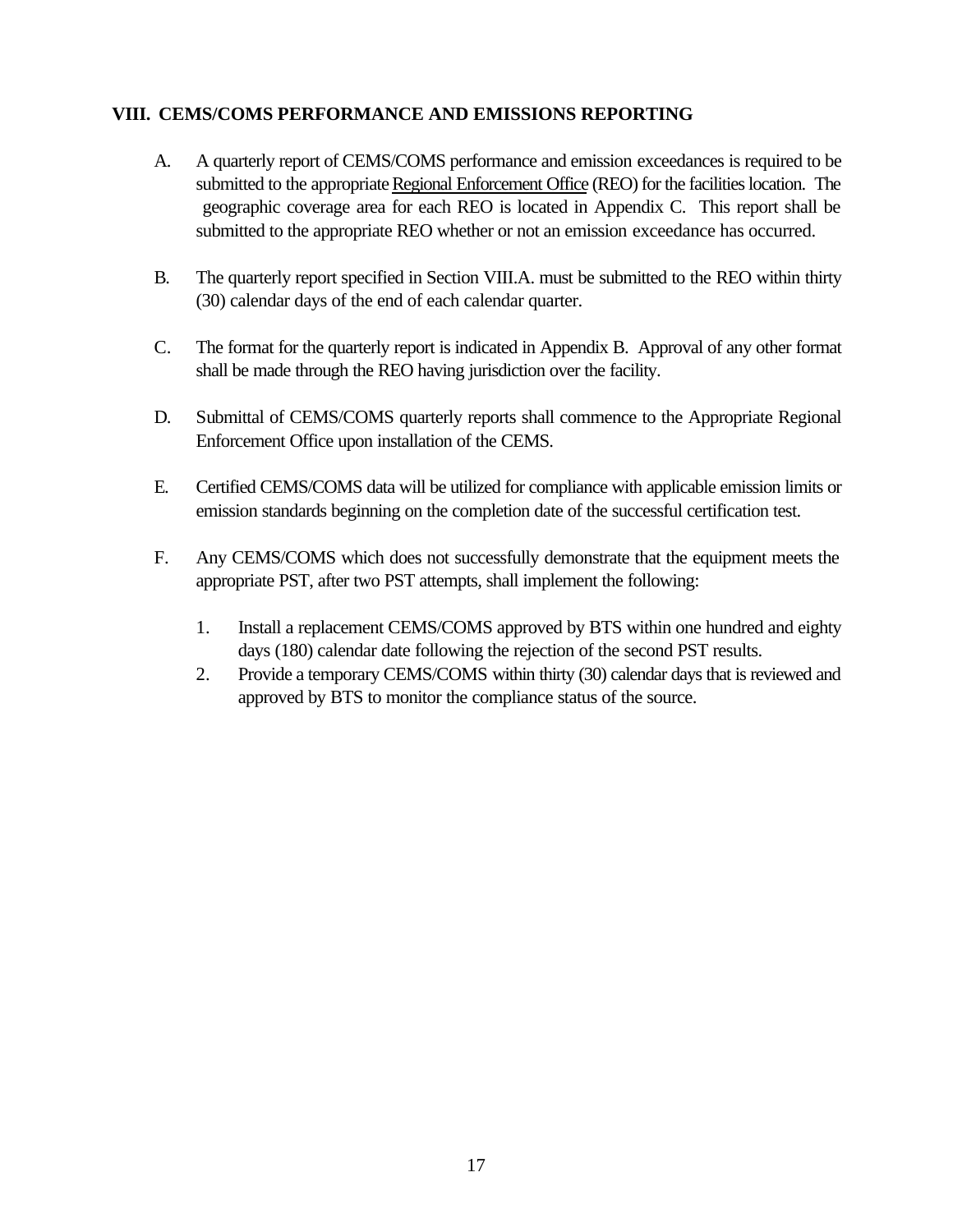# **APPENDIX A**

## PROTOCOL FOR CONTINUOUS EMISSION MONITORING SYSTEMS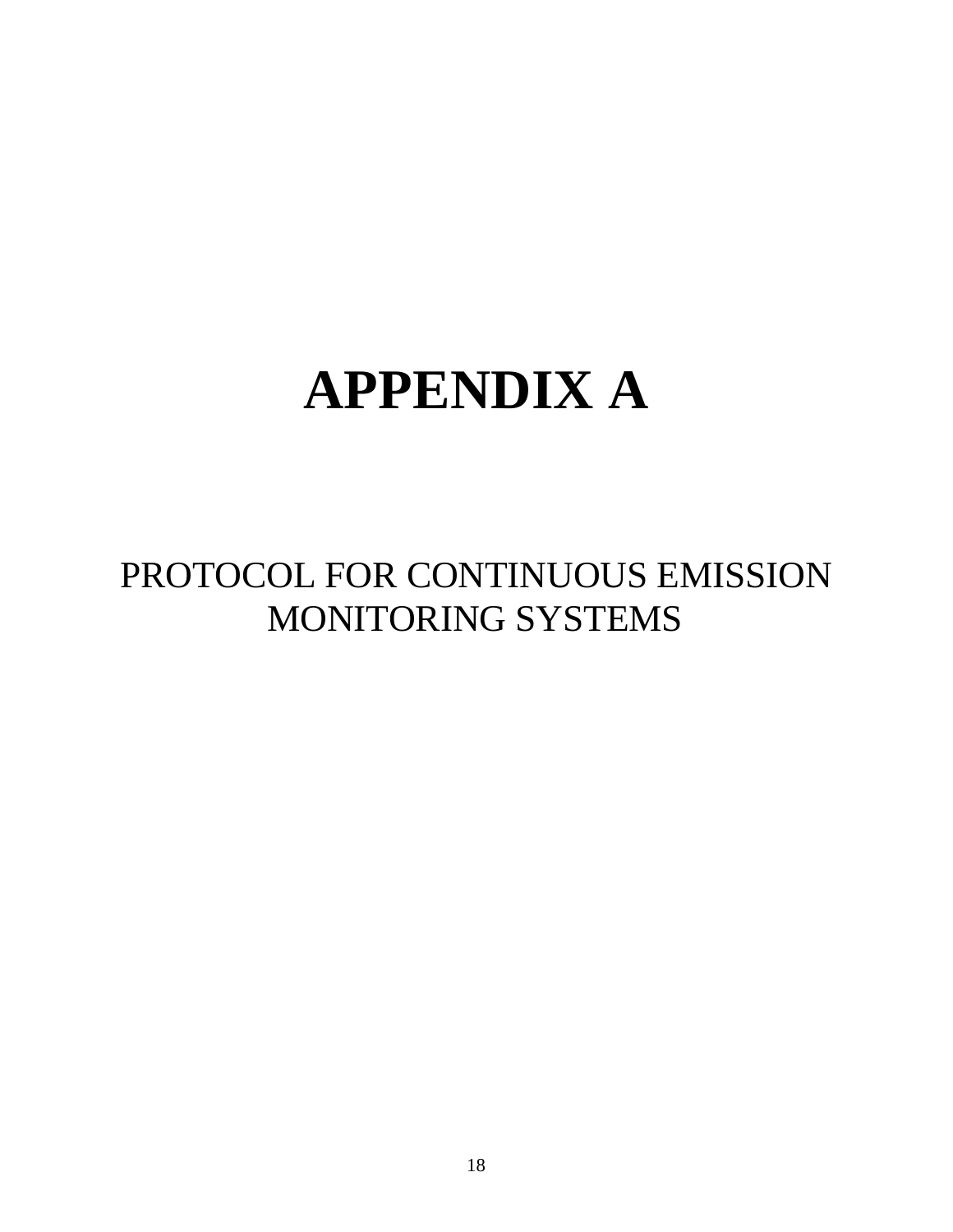#### **NEW JERSEY DEPARTMENT OF ENVIRONMENTAL PROTECTION**

#### **BUREAU OF TECHNICAL SERVICES**

#### **PROTOCOL FOR CONTINUOUS EMISSION MONITORING SYSTEMS**

The following is a list of information to be submitted to the Bureau of Technical Services for installation of Continuous Emission Monitoring Systems (CEMS). This information is necessary to evaluate the monitoring system and to determine if it will be acceptable to the Department. Failure to respond to any one item will result in the Department not approving the monitoring system.

- 1) Submit name of manufacturer and model number of each individual analyzer proposed.
- 2) Indicate principal of operation of each analyzer.
- 3) Indicate the range of operation at which each analyzer will be used.
- 4) Indicate the manufacturer and concentration of all calibration standards for each individual analyzer.
- 5) Indicate where calibration standards are introduced into the CEMS.
- 6) Indicate the calibration schedule proposed for each analyzer. Indicate where calibration standards are introduced into the CEMS.
- 7) Indicate the percentage of valid data captured (or percent downtime) for any calendar quarter, based on source operation time.
- 8) Provide written Quality Assurance practices for each CEMS.
- 9) Describe the routine maintenance schedule for each analyzer (daily, weekly, monthly, quarterly, yearly).
- 10) Indicate and describe the type of sample transport system, (if applicable).
- 11) Indicate and describe the type of sample conditioning system, (if applicable). Indicate the temperature range (°F) at exit of sample conditioner. Specify if this temperature is continuously monitored and recorded.
- 12) Submit name of manufacturer and model of each data recording device.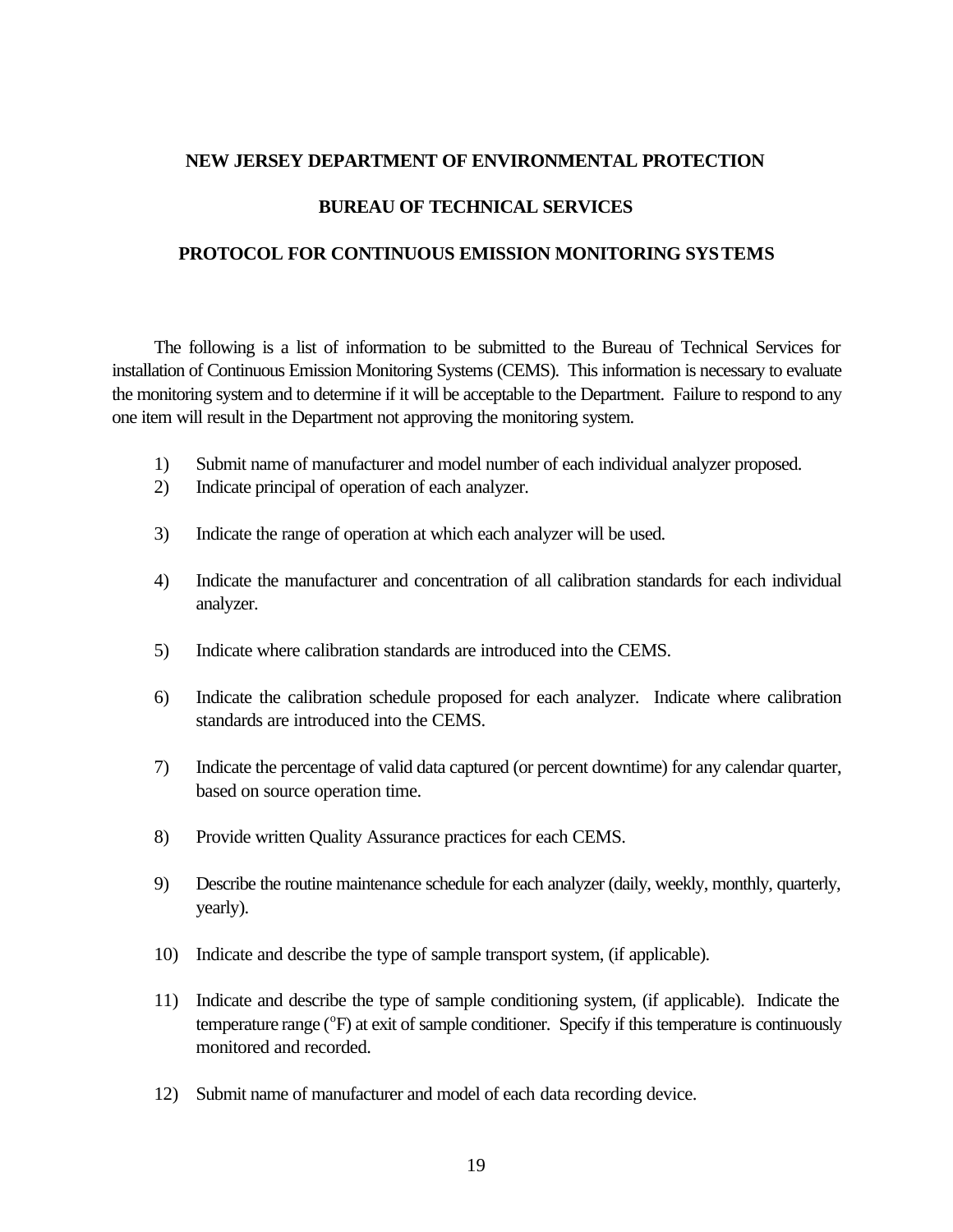- 13) Indicate if the data recorder is a strip chart, round chart recorder or data acquisition system (DAS). If a data acquisition system is utilized, does it store one minute data averages and graphically trends one-minute data.
- 14) Indicate the number of parameters (if applicable) the recorder or DAS is monitoring.
- 15) Indicate the speed of the recorder. If no DAS is utilized, provide information on how data will be reduced for excess emission reports, if required.
- 16) Submit a schematic of the source being monitored indicating location of the following items:
	- i.) Sampling point of the monitoring system.
	- ii.) Introduction point of calibration standards.
	- iii.) Placement of the monitor(s).
	- iv.) Placement of the data recorder(s).

The Bureau of Technical Service requests that a copy of the manufacturers original technical specification brochure be submitted along with the listed information.

All correspondence to this office must include the name of the company where the CEMS are to be installed and the NJEMS PCP Identification number, APC Plant ID Number and Stack Number. Failure to provide this information can delay the review of the proposed system.

Any questions regarding this information can be directed to:

#### **US MAIL**

New Jersey Department of Environmental Protection Bureau of Technical Services ATTN: CEMS Coordinator CN 437 Trenton, New Jersey 08625-0437 (609) 530-4041

#### **SHIPPING ADDRESS**

New Jersey Department of Environmental Protection Bureau of Technical Services ATTN: CEMS Coordinator 380 Scotch Road West Trenton, NJ 08628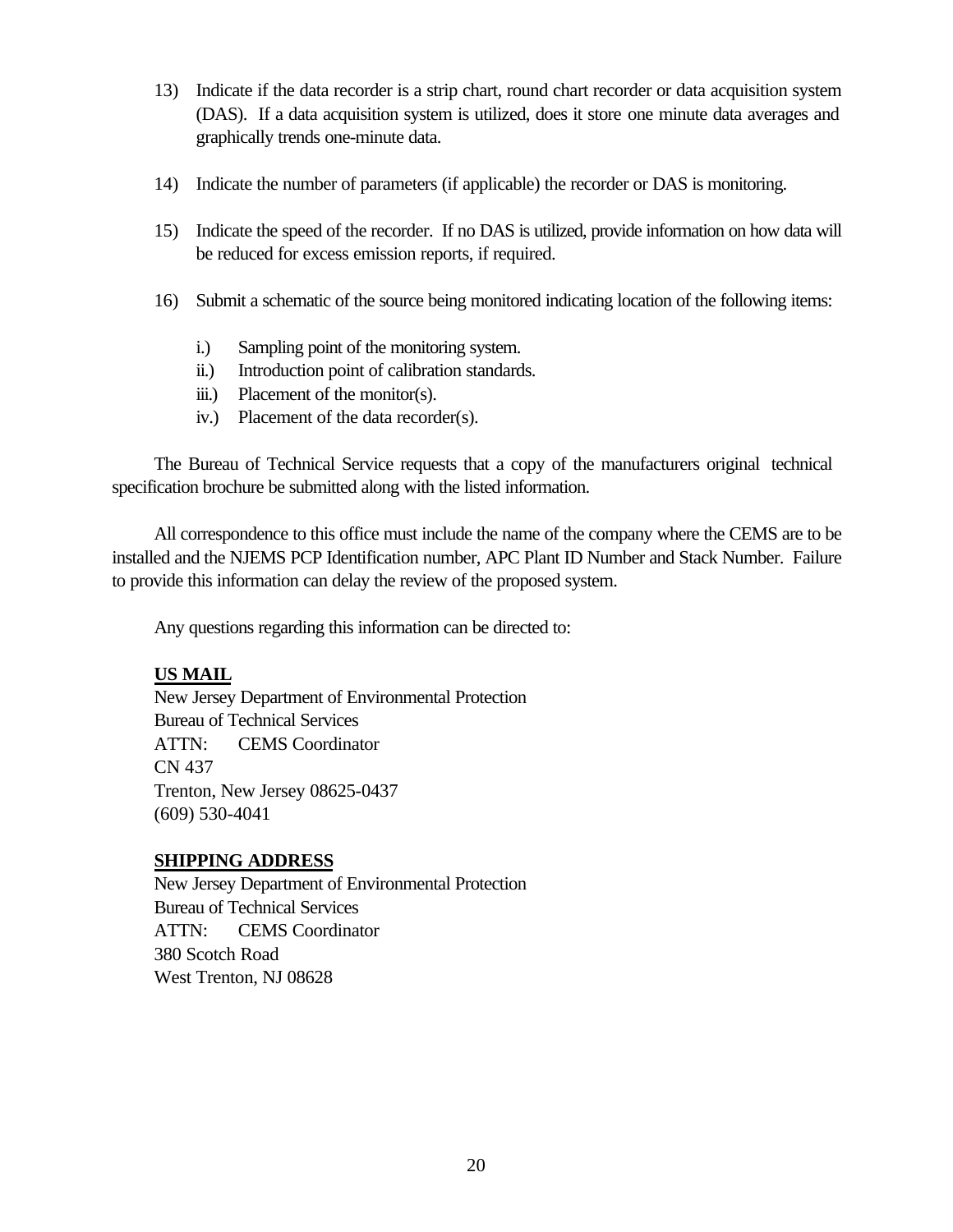# **APPENDIX B**

EEMPR FORMAT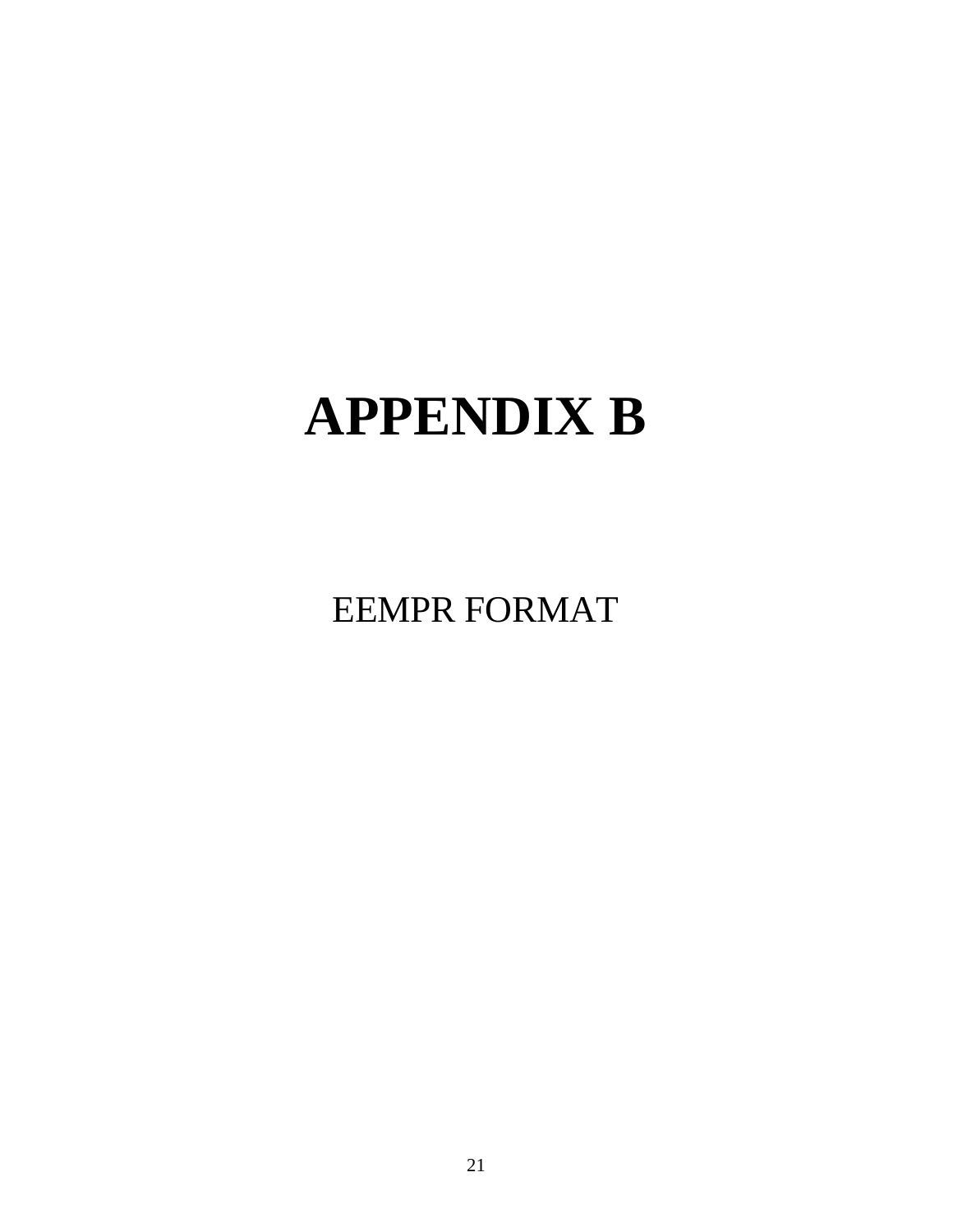#### **NEW JERSEY DEPARTMENT OF ENVIRONMENTAL PROTECTION**

#### EXCESS EMISSIONS AND MONITORING PERFORMANCE REPORT FOR CONTINUOUS MONITORING SYSTEMS

This form is to be used for quarterly reporting of the following Continuous Monitoring Systems (CMS):

Continuous Emission Monitoring Systems (CEMS) Continuous Opacity Monitoring Systems (COMS)

The Excess Emission and Monitoring Performance Reports (EEMPRs) are due to the NJDEP regional enforcement office within 30 days of the end of each calendar quarter. This means that the report must be postmarked within this time period.

#### **IMPORTANT: THIS REPORT MUST BE SUBMITTED EVEN IF NO EMISSION EXCEEDANCES OR OTHER PARAMETER VIOLATIONS OCCURRED.**

The EEMPR is structured so that a facility with multiple CMSs can submit all the necessary data is one form for each source. Therefore, there may be sections of the EEMPR which ask for information not applicable to the source's monitor operation. If such information is not applicable, please indicate so in the spaces provided.

The EEMPR is composed of four parts:

- 1. FACILITY AND SOURCE INFORMATION
- 2. MONITOR INFORMATION
- 3. SOURCE AND MONITOR DOWNTIME INFORMATION
- 4. EMISSION EXCEEDANCE INFORMATION

Please submit the computer RATA package and any other information relative to calibration error, yearly performance tests, and other tests and procedures, as required by applicable permit conditions.

In addition, if the facility is required to conduct the following analyzer accuracy assessment tests, please submit the summary page of the results:

For CEMS:

| Relative Accuracy Test Audits (RATA) |
|--------------------------------------|
| Cylinder Gas Audits (CGA)            |
| Calibration Error (CE)               |
| <b>Yearly Performance Test</b>       |
| Other: $specify$                     |

For COMS:

| Calibration determination error              |
|----------------------------------------------|
| Response time determination                  |
| 24 hour zero calibration drift determination |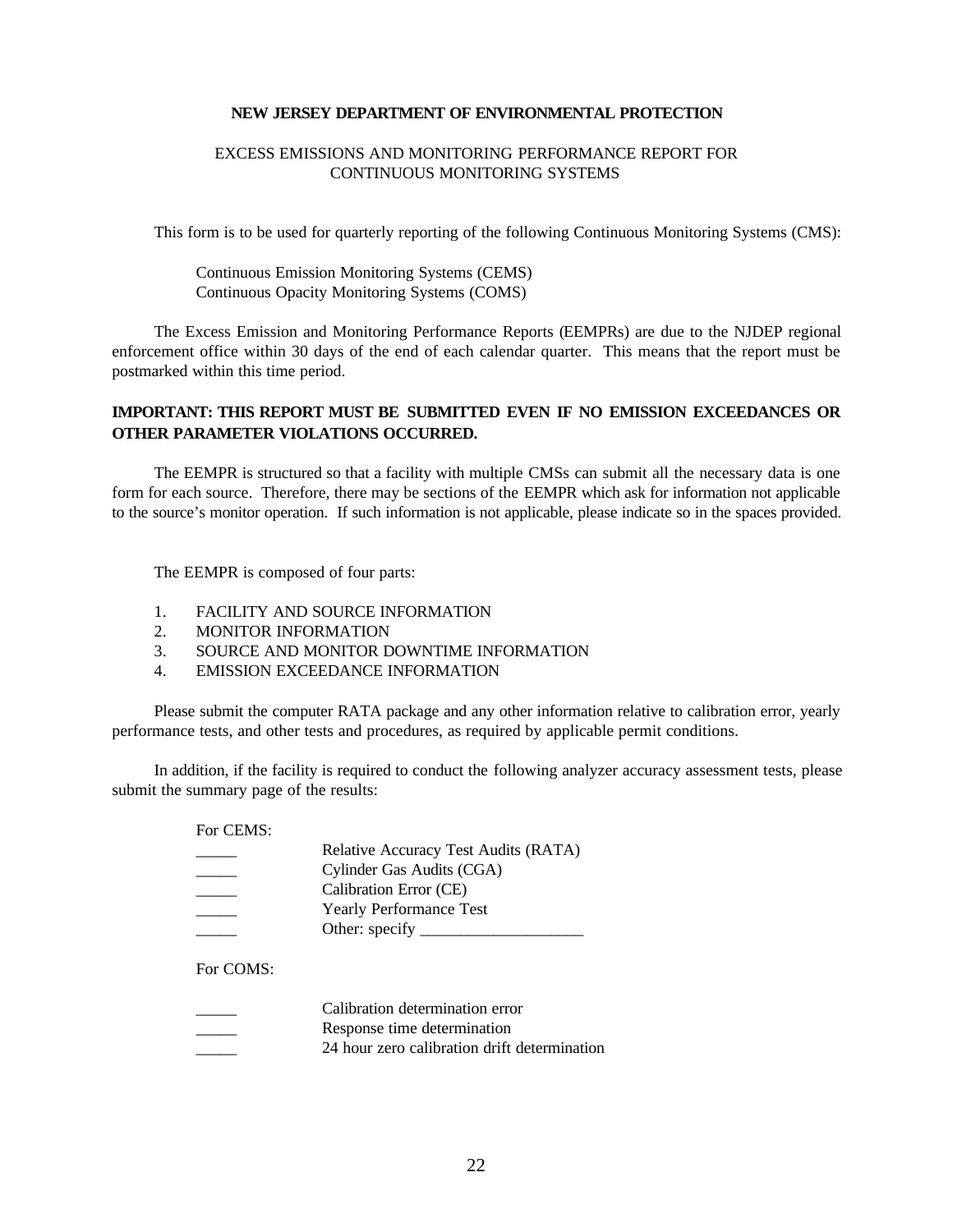#### 1. FACILITY AND SOURCE INFORMATION

| A.                                                                               | Reporting period ending (circle): March 31 June 30 September 30 December 31 |                                                                                                                       |  |  |                                             |  |
|----------------------------------------------------------------------------------|-----------------------------------------------------------------------------|-----------------------------------------------------------------------------------------------------------------------|--|--|---------------------------------------------|--|
|                                                                                  | Year $\_\_\_\_\_\_\_\$                                                      |                                                                                                                       |  |  | Number of days in reporting period ________ |  |
| <b>B.</b>                                                                        | Company Name                                                                |                                                                                                                       |  |  |                                             |  |
|                                                                                  | <b>Mailing Address</b>                                                      |                                                                                                                       |  |  |                                             |  |
|                                                                                  |                                                                             |                                                                                                                       |  |  |                                             |  |
|                                                                                  | <b>Plant Location</b>                                                       |                                                                                                                       |  |  |                                             |  |
|                                                                                  | <b>Contact Person</b>                                                       |                                                                                                                       |  |  |                                             |  |
| Title                                                                            |                                                                             |                                                                                                                       |  |  |                                             |  |
|                                                                                  | SOURCE INFORMATION                                                          |                                                                                                                       |  |  |                                             |  |
|                                                                                  | Source Designation                                                          | <u> 1980 - Johann Barn, mars ann an t-Amhain ann an t-Amhain an t-Amhain ann an t-Amhain an t-Amhain ann an t-Amh</u> |  |  |                                             |  |
|                                                                                  |                                                                             |                                                                                                                       |  |  |                                             |  |
| Total SOURCE HOURS OF OPERATION during reporting period: _______________________ |                                                                             |                                                                                                                       |  |  |                                             |  |
|                                                                                  |                                                                             |                                                                                                                       |  |  |                                             |  |

#### C. CERTIFICATION

To be completed by CMS Coordinator (highest ranking official with direct knowledge of the contents of this report):

I certify under penalty of law that the information provided in this document is true, accurate, and complete. I am aware that there are significant civil and criminal penalties, including fines or imprisonment or both, for submitting false, inaccurate, or incomplete information.

| Name (Print) |       |
|--------------|-------|
| Title        |       |
| Signature    |       |
| Date         | Phone |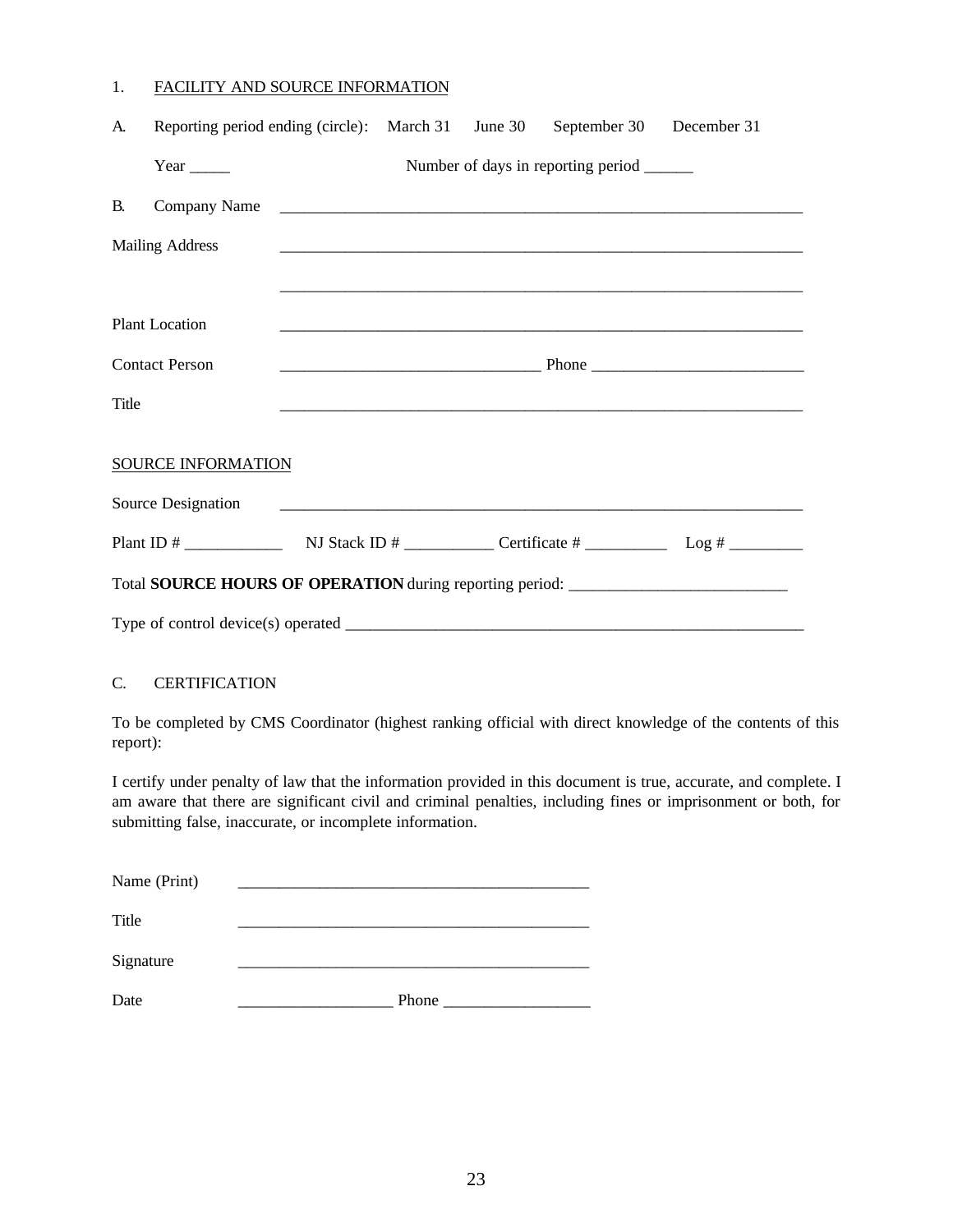#### **2. MONITOR INFORMATION**

| A. GENERAL MONITOR INFORMATION              | <b>ANALYZER 1</b> | <b>ANALYZER 2</b> | <b>ANALYZER 3</b> | <b>ANALYZER 4</b> |
|---------------------------------------------|-------------------|-------------------|-------------------|-------------------|
| EMISSION OR PARAMETER MONITORED             |                   |                   |                   |                   |
| <b>MANUFACTURER</b>                         |                   |                   |                   |                   |
| MODEL#                                      |                   |                   |                   |                   |
| SERIAL#                                     |                   |                   |                   |                   |
| OPERATING RANGE (specify units)             |                   |                   |                   |                   |
| SPAN LEVEL CALIBRATION                      |                   |                   |                   |                   |
| <b>INSTALLATION DATE</b>                    |                   |                   |                   |                   |
| START UP DATE                               |                   |                   |                   |                   |
| EMISSION/PARAMETER STANDARD (inc.<br>units) |                   |                   |                   |                   |
| <b>AVERAGING TIME</b>                       |                   |                   |                   |                   |
| HOURS OF OPERATION                          |                   |                   |                   |                   |

| <b>FINAL DATE OF PST</b> |  |  |
|--------------------------|--|--|
| DATE OF CERTIFICATION    |  |  |

| <b>ANALYZER 1</b> | <b>ANALYZER 2</b> | <b>ANALYZER 3</b> | <b>ANALYZER 4</b> |
|-------------------|-------------------|-------------------|-------------------|
|                   |                   |                   |                   |
|                   |                   |                   |                   |
|                   |                   |                   |                   |
|                   |                   |                   |                   |
|                   |                   |                   |                   |
|                   |                   |                   |                   |
|                   |                   |                   |                   |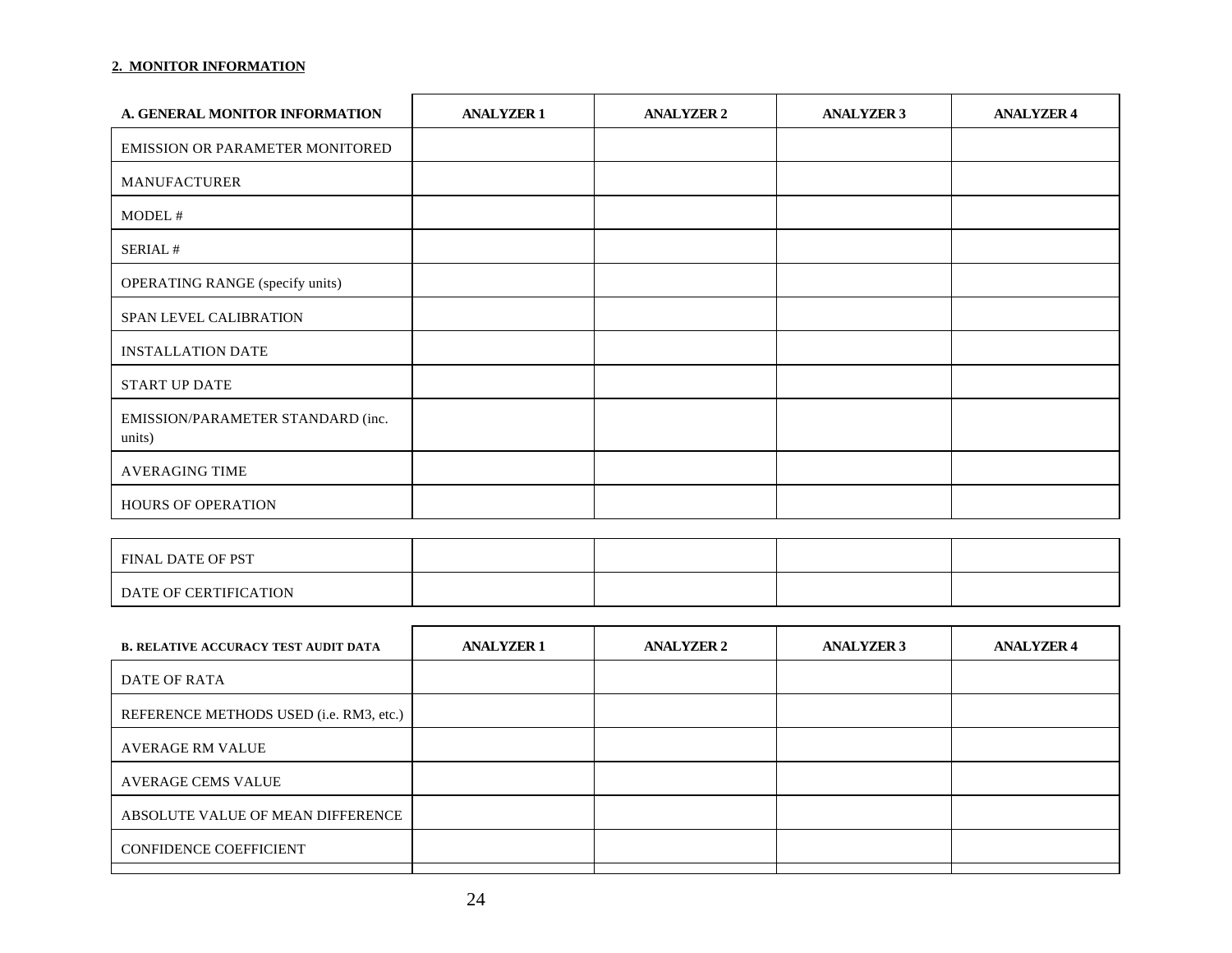| <b>S RELATIVE ACCURACY</b> |  |  |
|----------------------------|--|--|

#### **2. MONITOR INFORMATION**

| <b>C. CYLINDER GAS AUDIT DATA</b>                |             | <b>ANALYZER 1</b> | <b>ANALYZER 2</b> | <b>ANALYZER 3</b> | <b>ANALYZER 4</b> |
|--------------------------------------------------|-------------|-------------------|-------------------|-------------------|-------------------|
| DATE OF AUDIT                                    |             |                   |                   |                   |                   |
| CYLINDER ID# BY POLLUTANT                        | <b>HIGH</b> |                   |                   |                   |                   |
|                                                  | LOW         |                   |                   |                   |                   |
| DATE OF ALL CYLINDER GAS<br><b>CERTIFICATION</b> | <b>HIGH</b> |                   |                   |                   |                   |
|                                                  | LOW         |                   |                   |                   |                   |
| TYPE OF CERTIFICATION FOR<br>ALL CYLINDERS       | <b>HIGH</b> |                   |                   |                   |                   |
|                                                  | LOW         |                   |                   |                   |                   |
| CERTIFIED AUDIT VALUE FOR<br>EACH CYLINDER       | HIGH        |                   |                   |                   |                   |
|                                                  | LOW         |                   |                   |                   |                   |
| CEMS RESPONSE VALUE                              | <b>HIGH</b> |                   |                   |                   |                   |
|                                                  | LOW         |                   |                   |                   |                   |
| % ACCURACY                                       | HIGH        |                   |                   |                   |                   |
|                                                  | LOW         |                   |                   |                   |                   |

#### **D. AMMONIA, HC1, AND TOTAL HYDROCARBON MONITORS**

| <b>CALIBRATION ERROR</b> | HIGH |  |  |
|--------------------------|------|--|--|
|                          | LOW  |  |  |
| <b>CALIBRATION DRIFT</b> | HIGH |  |  |
|                          | LOW  |  |  |
| <b>RESPONSE TIME</b>     | HIGH |  |  |
|                          |      |  |  |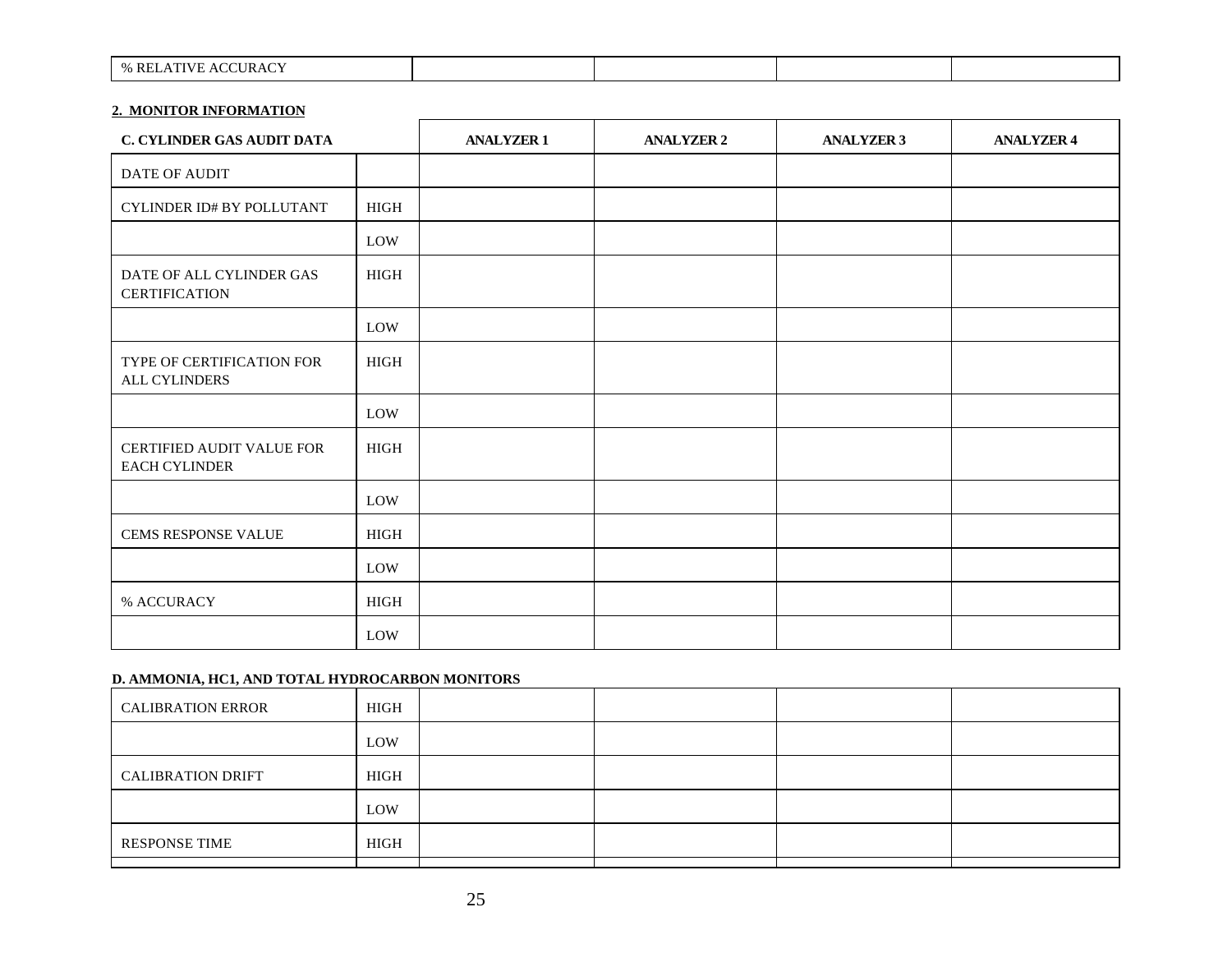| LOW |  |
|-----|--|
|-----|--|

**\_\_\_\_\_\_ Check if continued on next page**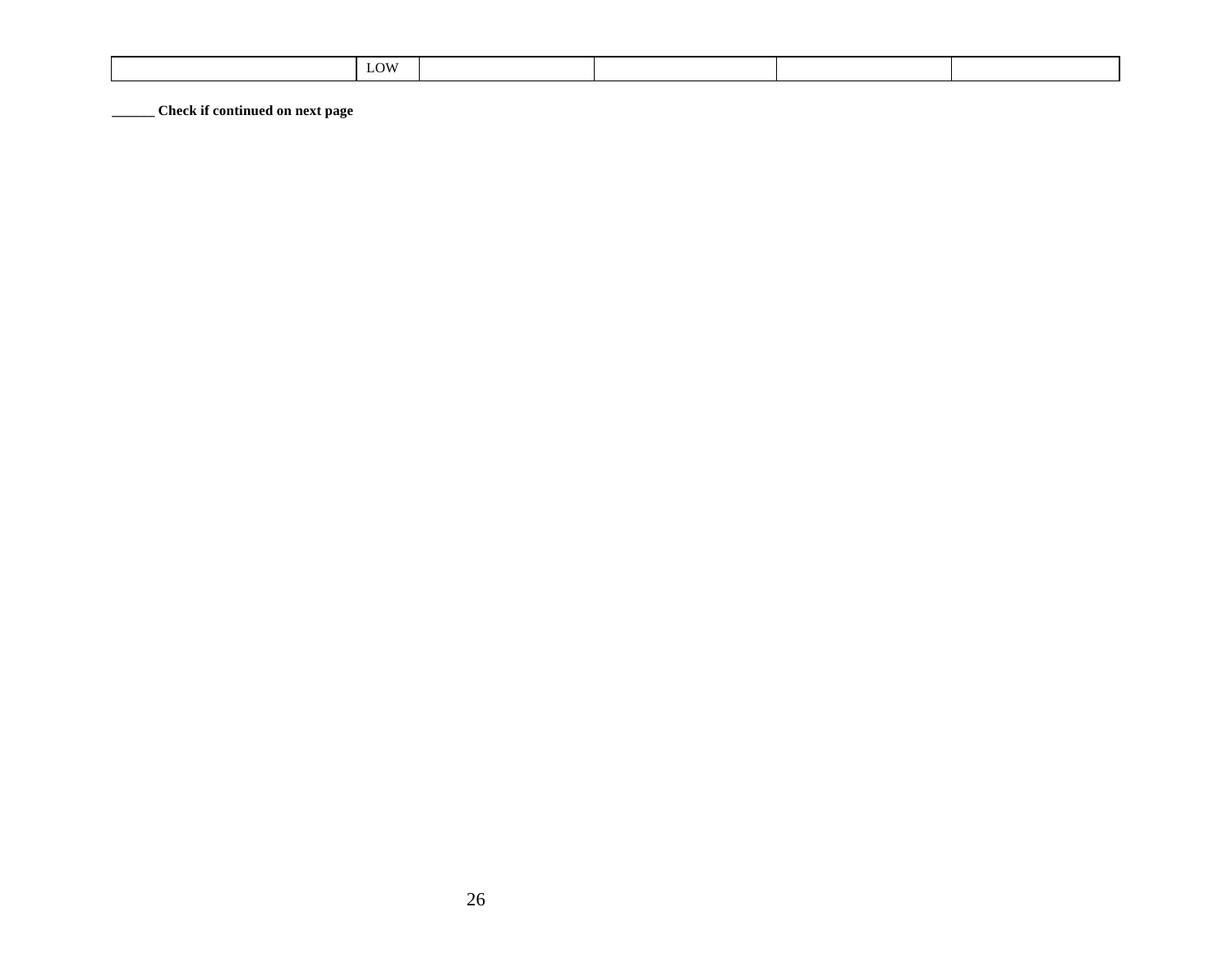#### **2. MONITOR INFORMATION (cont.)**

#### E. CONTINUOUS OPACITY MONITORS DATA ASSESSMENT

Performance Audit: Date Conducted \_\_\_\_\_\_\_\_\_\_\_\_\_\_\_

#### 1. Stack Exit Correlation Error

- a) Actual pathlength correction factor
- b) Correct pathlength correction factor
- c) Stack Exit Correlation Error
- 2. Active Fault Indicators: error messages present:

#### 3. Zero and Upscale Calibration Check Responses

|         | Correct Value | Response | Difference |
|---------|---------------|----------|------------|
| Zero    |               |          |            |
| Upscale |               |          |            |

\_\_\_\_\_\_\_\_\_\_\_\_\_\_\_\_\_\_\_\_\_\_\_\_\_\_\_\_\_\_\_\_\_\_\_\_\_\_\_\_\_\_\_\_\_\_\_\_\_\_\_\_\_\_\_\_\_\_\_\_\_\_\_\_\_\_\_\_\_\_\_\_\_\_\_\_

\_\_\_\_\_\_\_\_\_\_\_\_\_\_\_\_\_\_\_\_\_\_\_\_\_\_\_\_\_\_\_\_\_\_\_\_\_\_\_\_\_\_\_\_\_\_\_\_\_\_\_\_\_\_\_\_\_\_\_\_\_\_\_\_\_\_\_\_\_\_\_\_\_\_\_\_

\_\_\_\_\_\_\_\_\_\_\_\_\_\_\_\_\_\_\_\_\_\_\_\_\_\_\_\_\_\_\_\_\_\_\_\_\_\_\_\_\_\_\_\_\_\_\_\_\_\_\_\_\_\_\_\_\_\_\_\_\_\_\_\_\_\_\_\_\_\_\_\_\_\_\_\_

- 4. Zero Compensation Value (percent opacity):
- 5. Optical Alignment Status:
- 6. Dust Accumulation on Optical Surfaces \_\_\_\_\_

|          | <b>Initial Opacity</b> | Final Opacity | <b>Difference</b> |
|----------|------------------------|---------------|-------------------|
| Window 1 |                        |               |                   |
| Window 2 |                        |               |                   |
| Total    |                        |               |                   |

- 7. Calibration Error
	- a) Filter Values (equivalent opacity)

 $Low \quad \_\_$ 

Mid \_\_\_\_\_

 $High$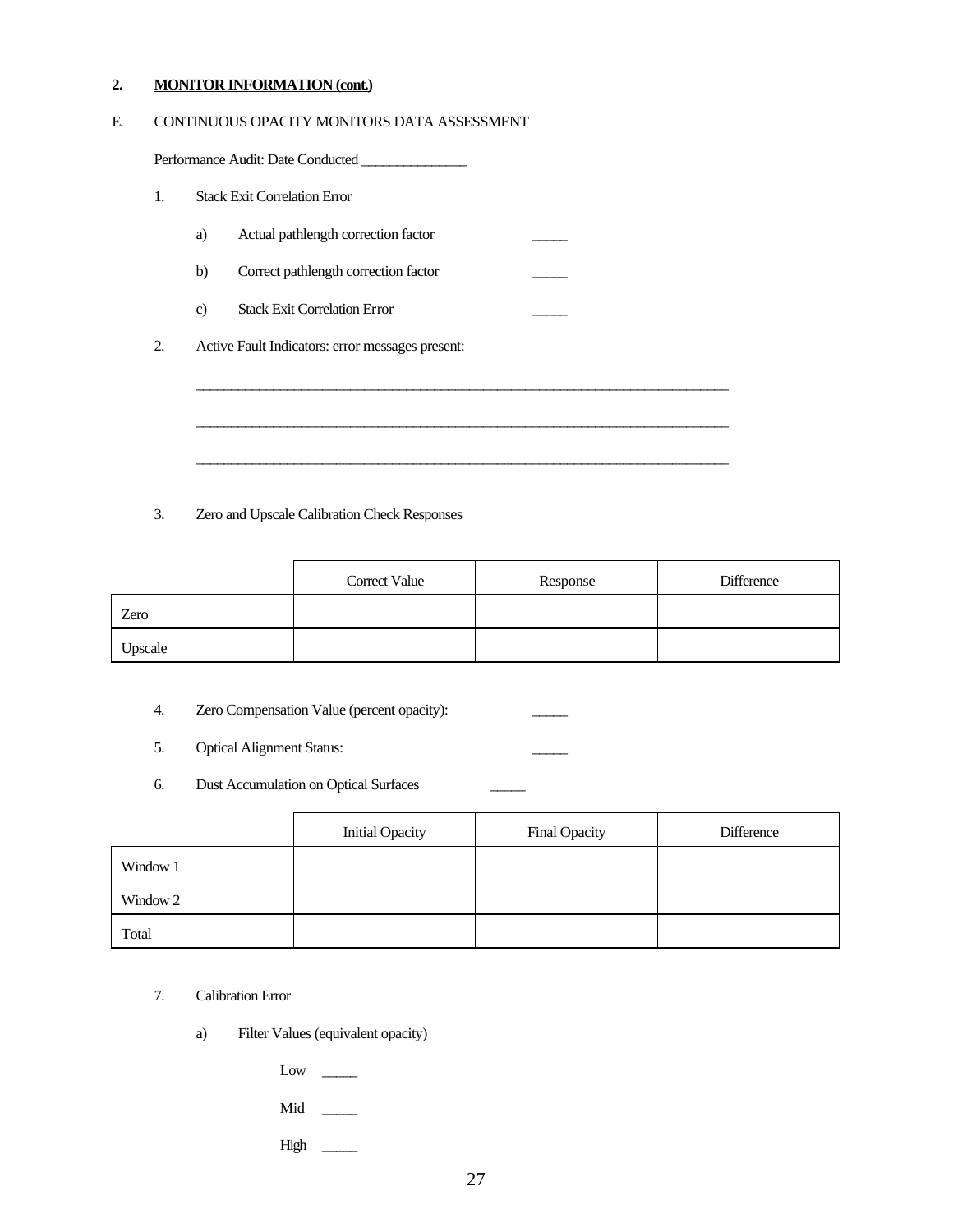#### E. CONTINUOUS OPACITY MONITORS DATA ASSESSMENT (cont)

#### 7. Calibration Error (cont)

b) Test Results

|   | Low | Mid | High |
|---|-----|-----|------|
|   |     |     |      |
|   |     |     |      |
| ◠ |     |     |      |
|   |     |     |      |
|   |     |     |      |

c) Calibration Error

| LOW |  |
|-----|--|
|     |  |

- Mid \_\_\_\_\_
- High \_\_\_\_\_

#### Zero Alignment Audit

1. Clear Path Zero Response \_\_\_\_\_ % opacity

2. Simulated Zero Response 2. See Section 2. 2. Simulated Zero Response

- 3. Zero Alignment Error  $\qquad \qquad \qquad \qquad \qquad \qquad \qquad \qquad \text{\textdegree\textdegree}$  % opacity
- 4. Zero Error of Previous Two (2) Assessments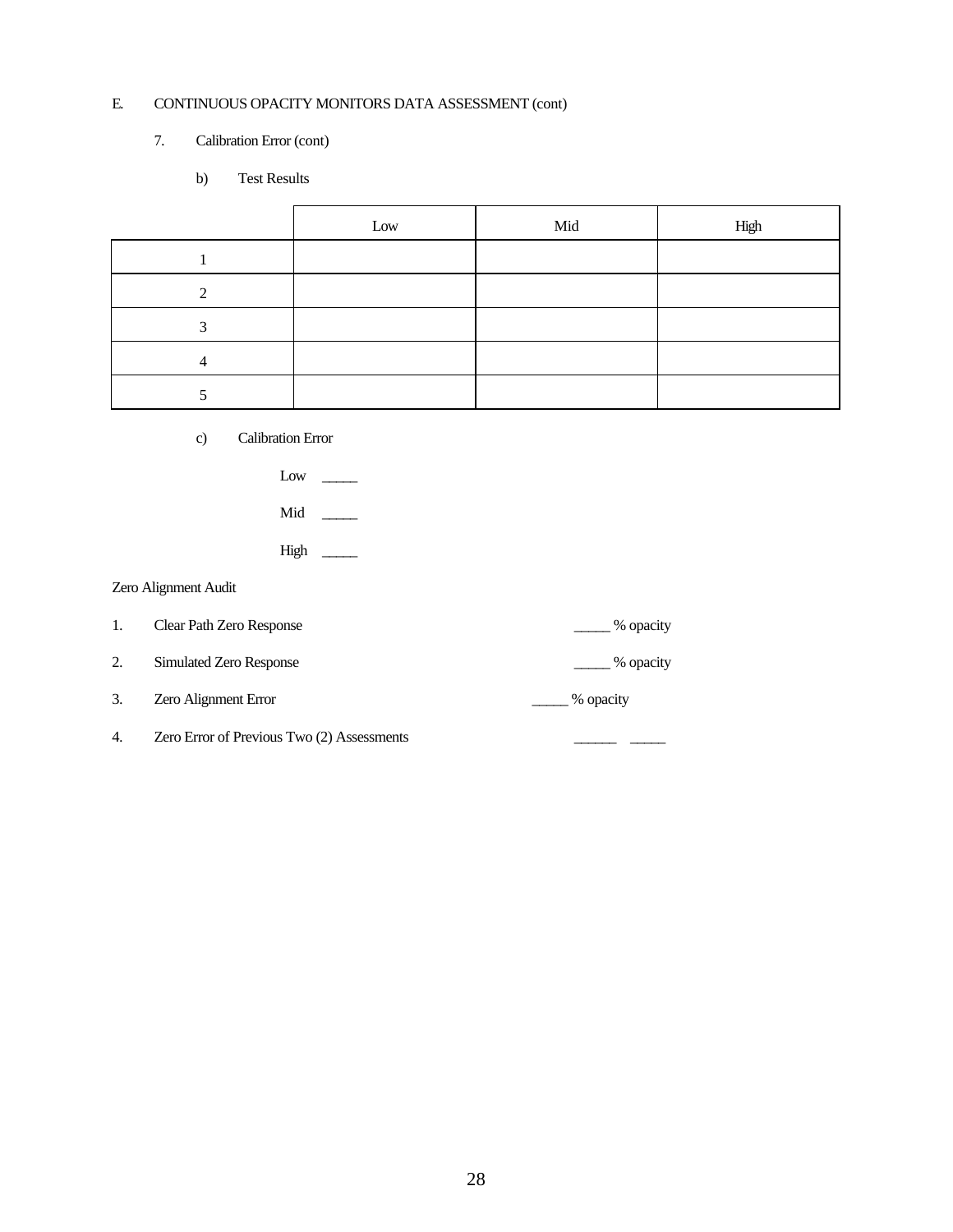# **DATE START OF DOWNTOWN END DURATION REASON CORRECTIVE ACTION SOURCE** TOTAL HOURS OF DOWNTIME **ANALYZER 1**  $\frac{1}{2}$ TOTAL HOURS OF DOWNTIME **ANALYZER 2**  $\frac{1}{2}$ TOTAL HOURS OF DOWNTIME **ANALYZER 3**  $\overline{\phantom{a}}$

#### 3. **SOURCE AND MONITOR DOWNTIME INFORMATION**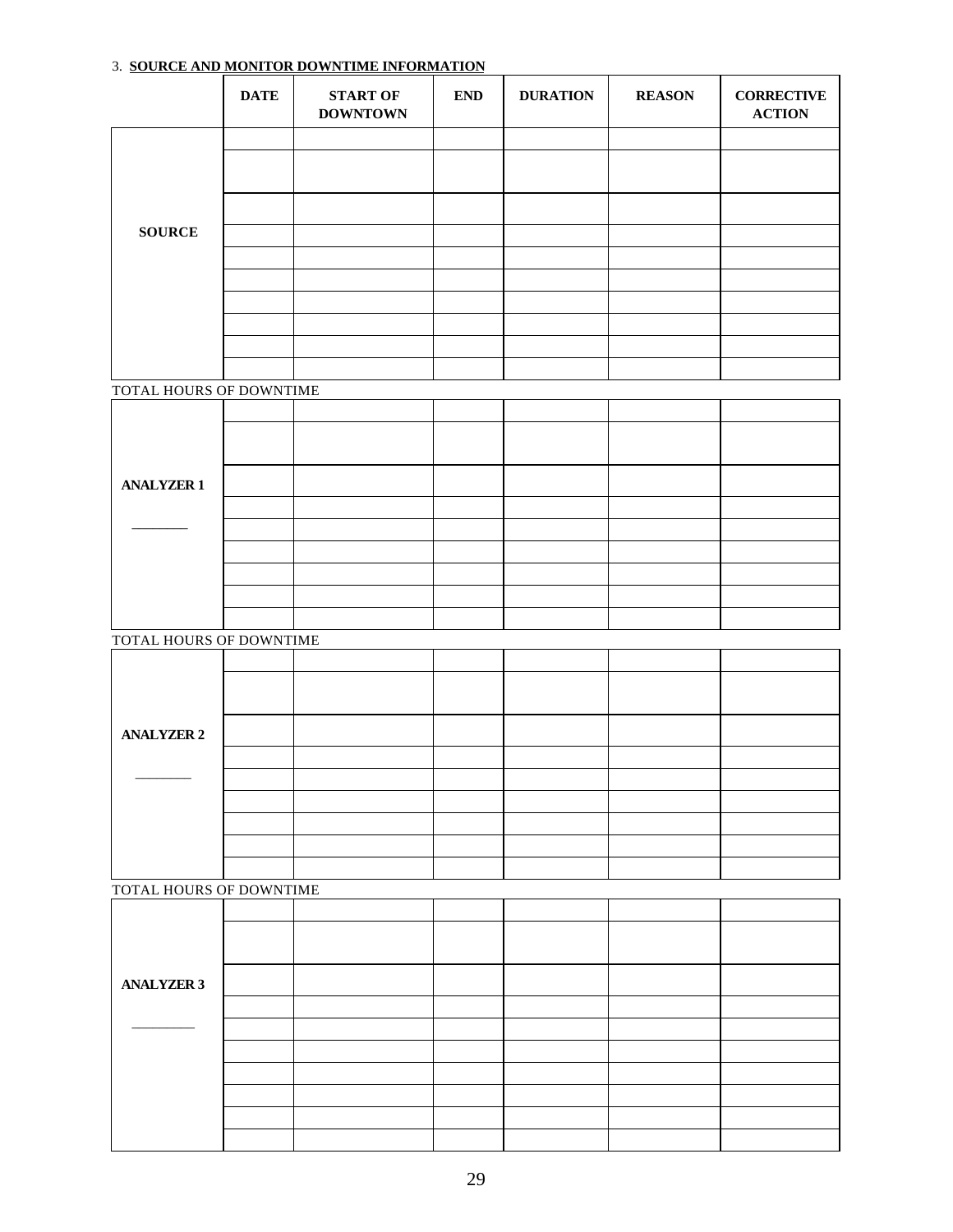#### TOTAL HOURS OF DOWNTIME

| <b>ANALYZER 4</b> |  |  |  |
|-------------------|--|--|--|
|                   |  |  |  |
|                   |  |  |  |
|                   |  |  |  |
|                   |  |  |  |
|                   |  |  |  |
|                   |  |  |  |
|                   |  |  |  |
|                   |  |  |  |

TOTAL HOURS OF DOWNTIME

**CHECK IF CONTINUED ON ADDITIONAL PAGES \_\_\_\_\_**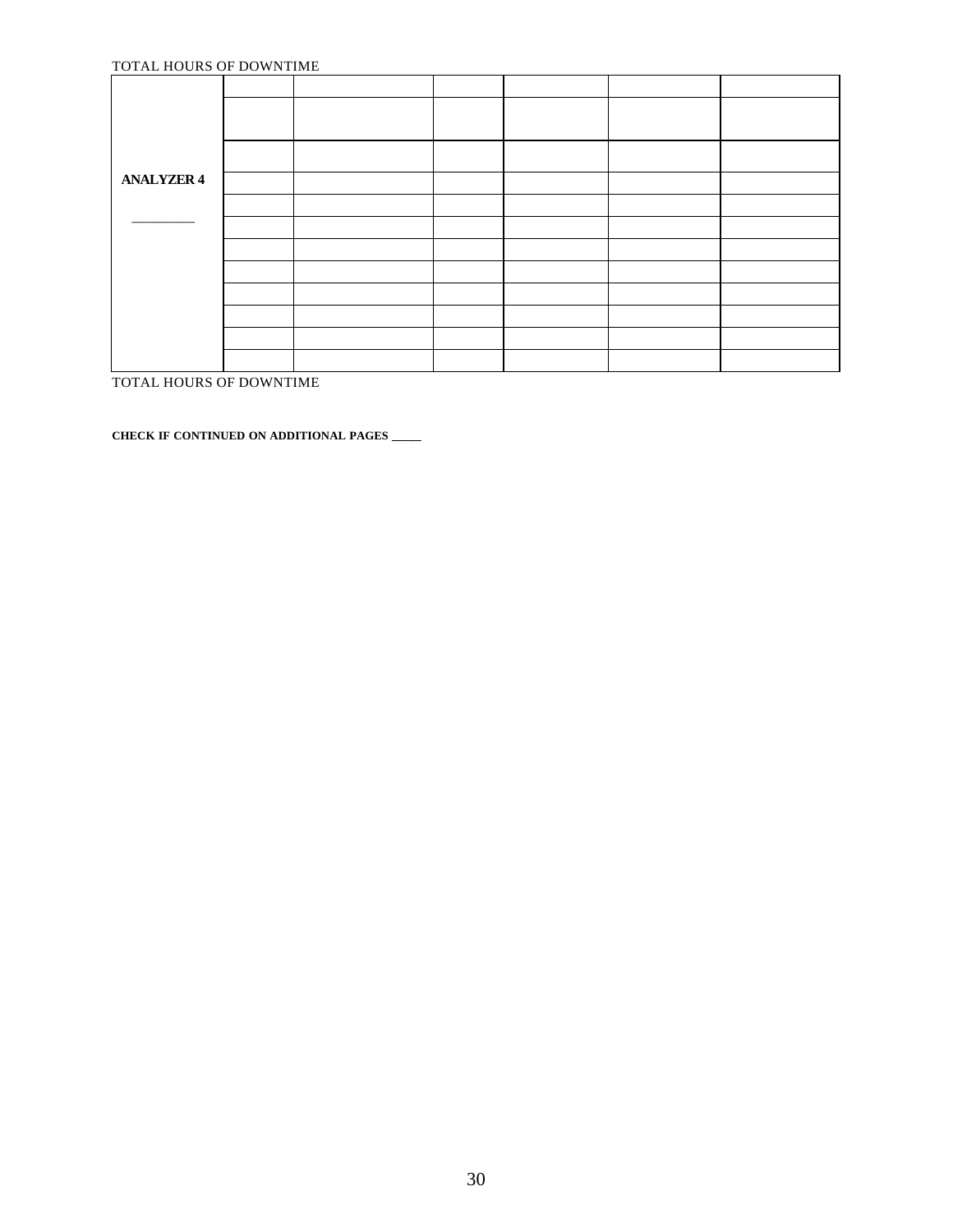#### 4. **EMISSION EXCEEDANCE INFORMATION**

| $\mathbf{1}$<br><b>DATE OF</b><br><b>EXCEEDANCE</b> | $\overline{2}$<br><b>EMISSION OR</b><br><b>PARAMETER</b> | $\mathbf{3}$<br><b>PERMIT</b><br><b>ALLOWABLE</b> | $\overline{4}$<br><b>UNITS</b> | $5\phantom{.0}$<br><b>AVERAGING</b><br><b>TIME</b> | $6\phantom{.}6$<br><b>EXCEED-</b><br><b>ANCE</b><br><b>START</b> | <b>TIME</b><br><b>END</b> | $7\phantom{.0}$<br><b>DURATION</b><br>$(0.0 \text{ HR})$ | $\bf{8}$<br><b>EMISSION OR</b><br><b>PARAMETER</b><br><b>READING</b> | 9<br><b>PERCENT</b><br><b>DEVIATION</b><br><b>FROM</b><br><b>ALLOWABLE</b> | ${\bf 10}$<br><b>REMARKS</b> |
|-----------------------------------------------------|----------------------------------------------------------|---------------------------------------------------|--------------------------------|----------------------------------------------------|------------------------------------------------------------------|---------------------------|----------------------------------------------------------|----------------------------------------------------------------------|----------------------------------------------------------------------------|------------------------------|
|                                                     |                                                          |                                                   |                                |                                                    |                                                                  |                           |                                                          |                                                                      |                                                                            |                              |
|                                                     |                                                          |                                                   |                                |                                                    |                                                                  |                           |                                                          |                                                                      |                                                                            |                              |
|                                                     |                                                          |                                                   |                                |                                                    |                                                                  |                           |                                                          |                                                                      |                                                                            |                              |
|                                                     |                                                          |                                                   |                                |                                                    |                                                                  |                           |                                                          |                                                                      |                                                                            |                              |
|                                                     |                                                          |                                                   |                                |                                                    |                                                                  |                           |                                                          |                                                                      |                                                                            |                              |
|                                                     |                                                          |                                                   |                                |                                                    |                                                                  |                           |                                                          |                                                                      |                                                                            |                              |
|                                                     |                                                          |                                                   |                                |                                                    |                                                                  |                           |                                                          |                                                                      |                                                                            |                              |
|                                                     |                                                          |                                                   |                                |                                                    |                                                                  |                           |                                                          |                                                                      |                                                                            |                              |
|                                                     |                                                          |                                                   |                                |                                                    |                                                                  |                           |                                                          |                                                                      |                                                                            |                              |
|                                                     |                                                          |                                                   |                                |                                                    |                                                                  |                           |                                                          |                                                                      |                                                                            |                              |
|                                                     |                                                          |                                                   |                                |                                                    |                                                                  |                           |                                                          |                                                                      |                                                                            |                              |
|                                                     |                                                          |                                                   |                                |                                                    |                                                                  |                           |                                                          |                                                                      |                                                                            |                              |
|                                                     |                                                          |                                                   |                                |                                                    |                                                                  |                           |                                                          |                                                                      |                                                                            |                              |
|                                                     |                                                          |                                                   |                                |                                                    |                                                                  |                           |                                                          |                                                                      |                                                                            |                              |
|                                                     |                                                          |                                                   |                                |                                                    |                                                                  |                           |                                                          |                                                                      |                                                                            |                              |
|                                                     |                                                          |                                                   |                                |                                                    |                                                                  |                           |                                                          |                                                                      |                                                                            |                              |
|                                                     |                                                          |                                                   |                                |                                                    |                                                                  |                           |                                                          |                                                                      |                                                                            |                              |
|                                                     |                                                          |                                                   |                                |                                                    |                                                                  |                           |                                                          |                                                                      |                                                                            |                              |
|                                                     |                                                          |                                                   |                                |                                                    |                                                                  |                           |                                                          |                                                                      |                                                                            |                              |
|                                                     |                                                          |                                                   |                                |                                                    |                                                                  |                           |                                                          |                                                                      |                                                                            |                              |
|                                                     |                                                          |                                                   |                                |                                                    |                                                                  |                           |                                                          |                                                                      |                                                                            |                              |

**\_\_\_\_\_ CHECK IF CONTINUED ON NEXT PAGE**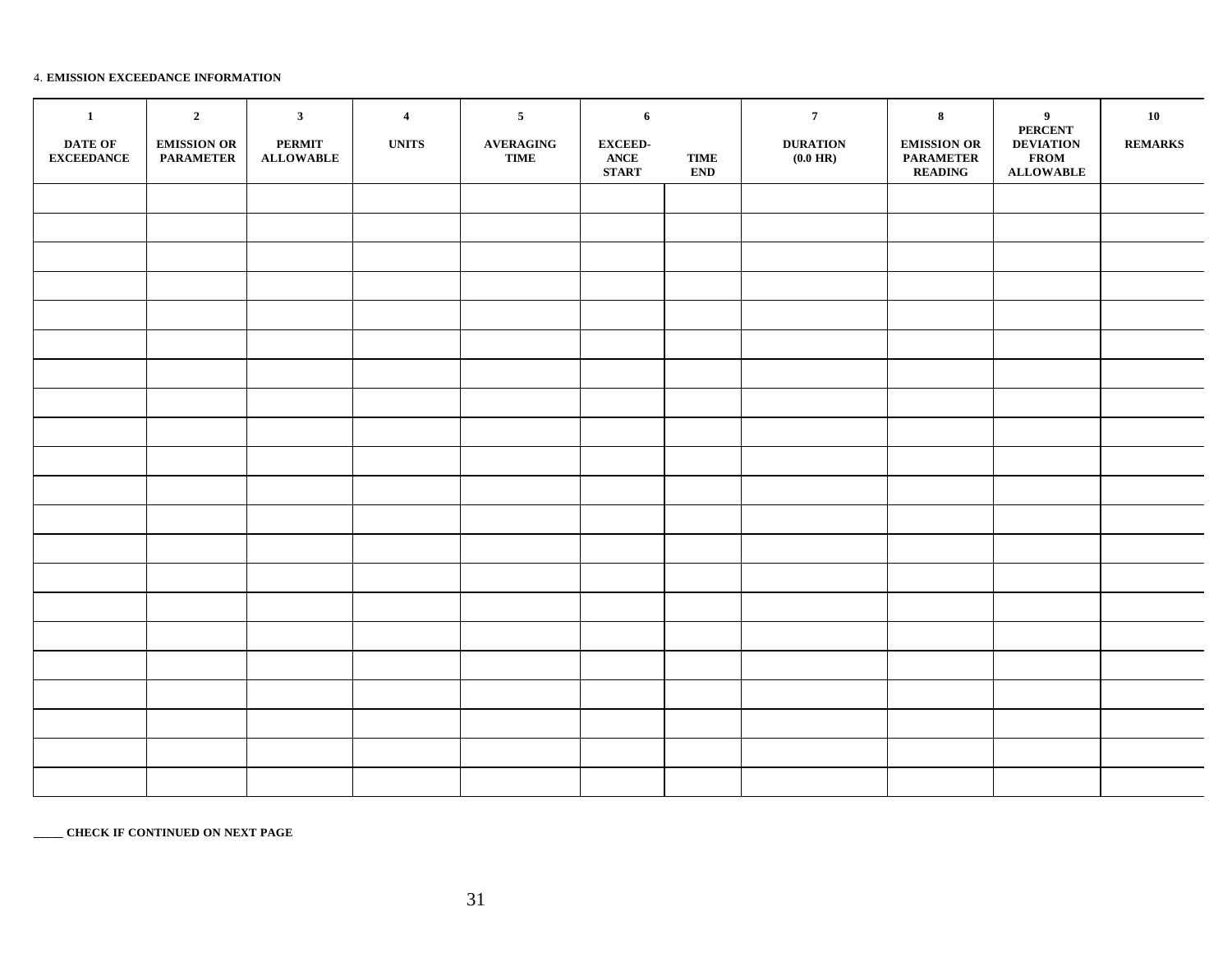#### **INSTRUCTIONS FOR COMPLETING EXCESS EMISSIONS AND MONITORING PERFORMANCE REPORT**

#### 1. FACILITY AND SOURCE INFORMATION

- A. Specify the reporting quarter and the year. Include number of days in that quarter.
- B. This information can be obtained from the Certificate to Operate.
- C. The certification statement is written as it appears in N.J.A.C. 7:27-1.39.

#### 2. MONITOR INFORMATION

#### A. GENERAL MONITOR INFORMATION

Emission or Parameter Monitored - space is provided for four monitor systems. Use additional sheets if necessary. List each analyzer by the emission it is monitoring.

Emission or Parameter Monitored - space is provided for four monitor systems. Use additional sheets if necessary. List each analyzer by the emission it is monitoring.

#### Manufacture, Model #, Serial #, Operating Range, and Span Level

Calibration - enter this information as it appears on your equipment protocol which was approved by BTS.

Installation Date - the date each monitor was originally installed.

Start-Up Date - the date the system began operating (before the PST).

Emission/Parameter Standard - the permitted allowable emission rate in parts per million or %. Example: CO = 50 ppm. If a stack gas flow meter is installed and properly operating and has been approved by BTS, the emission allowable may be reported in lbs/hour if required by Certificate.

Averaging Time - as appears in conditions of the permit/certificate. It will be rolling or block averages as defined below. Block averaging may be requested in writing from BTS.

**Hourly Rolling Averages** - The CEMS shall calculate every minute, an hourly rolling average, which is the arithmetic mean of the 60 most recent 1-minute average values.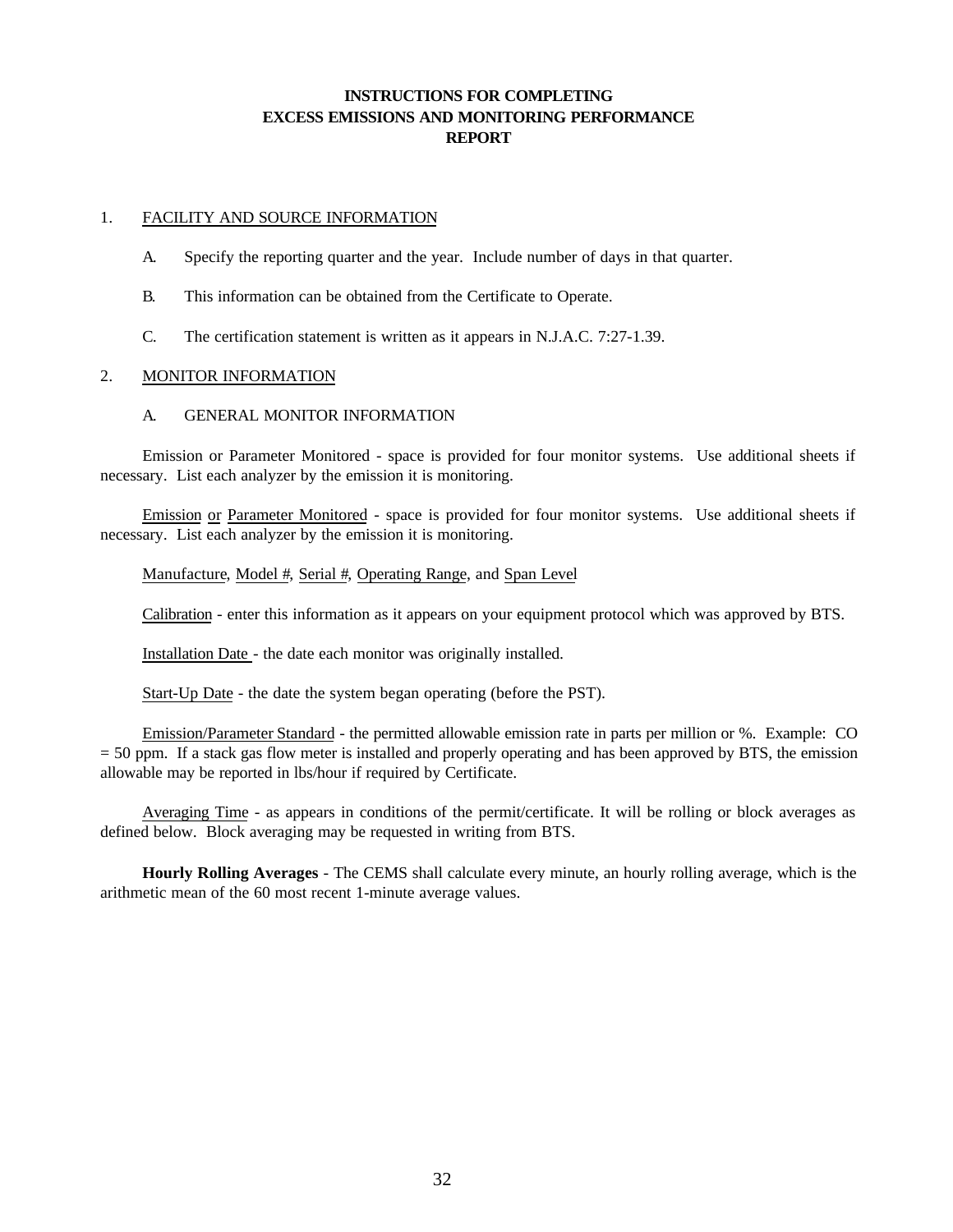**Block Averaging -** For averaging times of one hour or greater, block averaging will be used to measure the average beginning on the hour. For parameters with averaging time of less than one hour, averaging will measure the parameter by beginning on the hour and continuing by subsequent increments of the parameters averaging time.

Hours of Operation - the total number of hours the CEMS operated while the source was in operation for the reporting quarter.

Date of PST - Report the date of the last day of the successful test.

Date CEMS Certified - date of the completion of a successful PST.

#### B. RELATIVE ACCURACY TEST AUDIT DATA

Obtain this information from the audit results which will include calibration gas certification, reference methods, calculations, etc. Include copy of the Summary Sheet from RATA. The RATA must be conducted at least once every four calendar quarters.

#### C. CYLINDER GAS AUDIT DATA

Obtain this information from the Cylinder Gas Certificate and the Audit Summary Sheet. See 40 CFR Part 60 Appendix F for CGA procedures. Include a copy of the Summary Sheet from the CGA. The CGA may be conducted in three of four calendar quarters, but in no more than three quarters in succession.

#### D. AMMONIA, HYDROGEN CHLORIDE AND TOTAL HYDROCARBON MONITORS

These monitors require similar audit information as all other gaseous monitors

A Calibration Error (CE) test may be conducted in no more than three (3) consecutive quarters; a Performance Specification Test must be conducted annually. The PST test consists of a Calibration Error Test, a Calibration Drift Test, and a Response Time Test.

#### E. OPACITY ANALYZER ACCURACY ASSESSMENT

Report the month, day and year of the quarterly audit. Refer to CFR Part 51 Method 203 to complete Sections 2 through 7.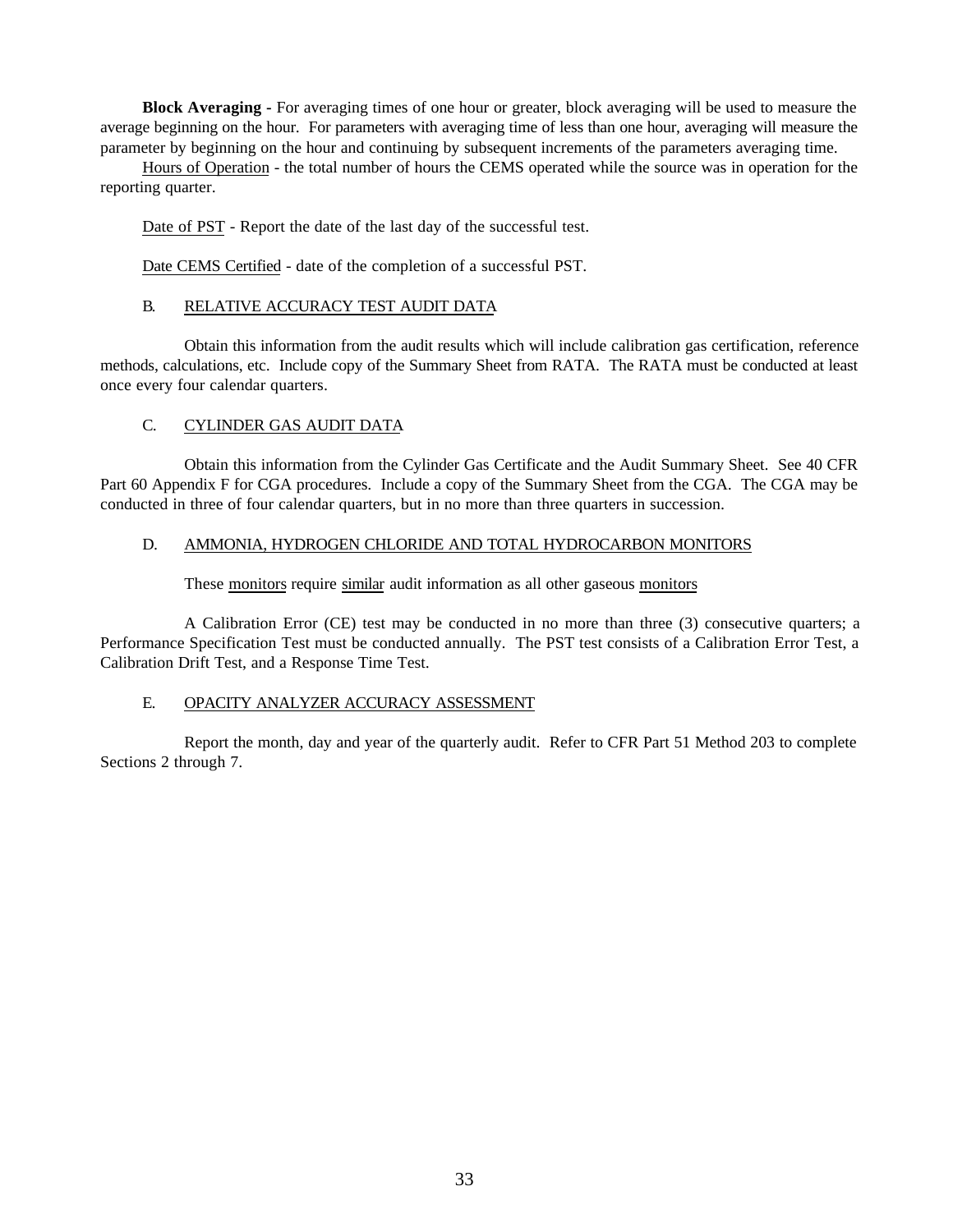#### 3. SOURCE AND MONITOR DOWNTIME INFORMATION

A. Source is considered to be down when no contaminants are being emitted or generated by any source operation or the control equipment. Only those periods of unscheduled downtime such as periods when the source or control device is non-operational due to equipment failure or malfunction should be reported. Do not report that time when the source is inactive due to regularly scheduled downtime such as holiday vacation or after-hours shutdown periods.

B. Analyzer downtime is any time the monitors are not collecting and recording valid emission data while the source or control device is operating. This includes daily calibrations which exceed 15 minutes in any one clock hour, Appendix F QA/QC activity (i.e., RATA, CGA, RAA), monitor out-of-control periods as defined in 40 CFR Part 60 Part 60 Appendices B  $\&$  F, and normal or preventative maintenance.

(Note: Definition of analyzer downtime is in the EEMPR Definitions section).

Any CEM downtime which exceeds 15 minutes shall be deemed down for the entire hour, for block averages; CEM downtime for rolling averages must be reported in minutes.

**Downtime of any diluent analyzer used in conjunction with an emission analyzer shall result in both analyzers being considered down until that time when both (or all) analyzers are operating simultaneously.**

#### 4. EMISSION EXCEEDANCE INFORMATION

#### INSTRUCTIONS FOR REPORTING EXCEEDANCES

| <b>COLUMN</b>  | <b>EXPLANATION</b>                                                                                                                                                                                                                                                                                                                        |  |  |  |
|----------------|-------------------------------------------------------------------------------------------------------------------------------------------------------------------------------------------------------------------------------------------------------------------------------------------------------------------------------------------|--|--|--|
| 1              | Enter the date the exceedance occurred.                                                                                                                                                                                                                                                                                                   |  |  |  |
| 2              | Enter the monitored emission or parameter which was exceeded.                                                                                                                                                                                                                                                                             |  |  |  |
| 3              | Enter the permit allowable emission concentration limit of the emission or parameter listed in<br>Column 2.<br>Example: For a 2 hour period beginning 12:00 and ending 14:00, the average concentration<br>of $NO_x$ in the stack gas was 400 ppmvd at 13:00 and 14:00, exceeding the permit allowable<br>limit of 300 ppmvd @ 7% $0_2$ . |  |  |  |
|                | Enter 300 in Column 3.                                                                                                                                                                                                                                                                                                                    |  |  |  |
| $\overline{4}$ | Enter the units of measurement for the contaminant or parameter, as listed in the permit. For<br>opacity, enter AOPACITY®.                                                                                                                                                                                                                |  |  |  |
|                | For the example listed in #3 above, enter "ppmvd" in Column 4.                                                                                                                                                                                                                                                                            |  |  |  |
| 5              | Enter the averaging time allowed by the permit for the emission or parameter listed in Column 2,<br>if applicable.                                                                                                                                                                                                                        |  |  |  |
|                | For the example given in $#3$ above, enter 1:00.                                                                                                                                                                                                                                                                                          |  |  |  |

6 **If the emission has a block averaging time:** The start time is the beginning of the averaging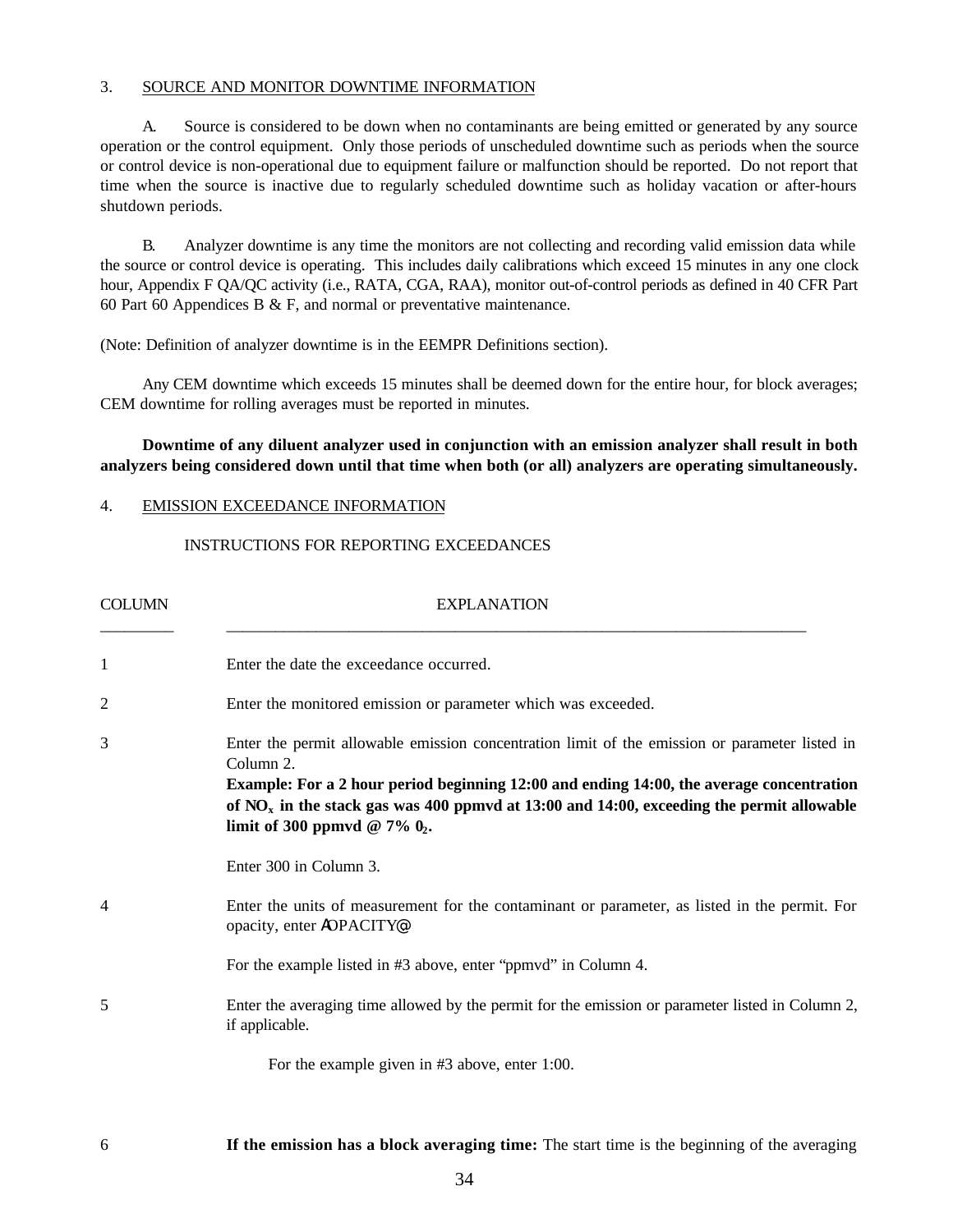period showing the exceedance, and the end time is the end of that averaging period. If the total exceedance time is greater than the averaging time, it will require separate line item entries on the EEMPR. Use military time.

For the example given in #3 above, on one line, enter 12:00 in the "START" column and 13:00 in the "END" column; on the following line, enter 13:00 in the "START" column and 14:00 in the "END" column.

**If the emission has a rolling averaging time:** Enter the time ("START") it exceeded the permit allowable, and the time ("END") it returned to the permit allowable limit.

For the example given in #3 above, on one line, enter 12:00 in the "START" column and 14:00 in the "END" column.

7 **If the emission has a block averaging time:** Enter the averaging time, in decimal hours.

For the example given in #3 above, enter 1.0 as the duration for each of the one hour exceedances.

**If the emission has a rolling averaging time:** Enter the total time that the rolling average exceeded the permit allowable, in decimal hours.

For the example given in #3 above, enter 2.0 as the duration for each of the one hour exceedances.

8 **If the emission has a block averaging time:** Enter the total time that the rolling average exceeded the permit allowable, in decimal hours.

For the example given in #3 above, enter 2.0 as the duration for each of the one hour exceedances.

**If the emission has a rolling averaging time:** Enter the average emission exceedance for the duration of the incident, in decimal hours.

For the example given in #3 above, enter the average exceedance in Column 8.

#### **For OPACITY, see REPORTING OPACITY EXCEEDANCES below.**

9 **For all emission exceedance except oxygen and opacity:** Enter the percent over the permit allowable using the following formula:

> Column (8) - Column (3) x 100% Column (3)

**For minimum oxygen concentration exceedances:** Enter the percent of the minimum oxygen concentration using the following formula:

> 1 - Column (8) - Column (3) x 100% Column (3)

**For opacity:** enter N/A

10 Enter any remarks relating to the reported exceedance, such as cause or remedial action.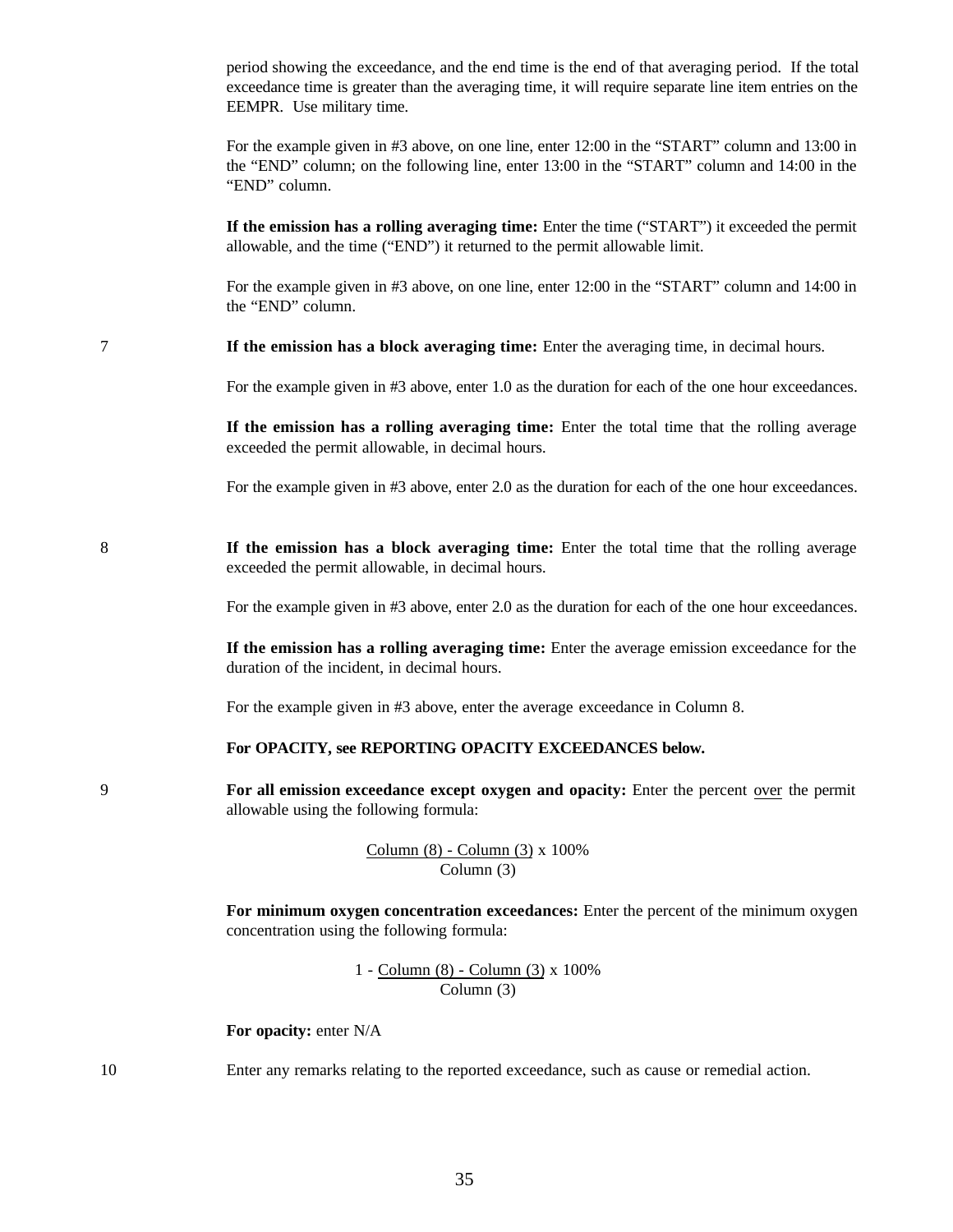### **REPORTING OPACITY EXCEEDANCES**

#### **Reporting Opacity Exceedances for Sources NOT regulated by NJAC 7:27-3**

**Provisions in this Technical Manual 1005, concerning "No Visible Emissions (NVE)", supersede any DEP Technical Manual, including Manual #1410, page 9, which may have established NVE to mean anything other than: opacity not greater than 5 percent.**

Opacity is required to be measured by a six minute averaging method; an emission exceedance is said to have occurred after the six minute average value exceeds the permit allowable. A continuous opacity exceedance is an incident in which consecutive six minute average readings are greater than the permit allowable. Such an incident should be reported in the form of six minute block averages (i.e., separate line item entries for each six minute average).

Example: A cogeneration plant subject to the opacity provisions in its permit cannot exceed 10% opacity in any 6 minute block period. From 15:03 to 15:33, the six minute average opacity readings from this source were 12%, 20%, 35%, etc.

On one line of the EEMPR: In Column 5, enter 00.06. In Column 6, enter 15:03 in "START', and 15:09 in "END". In Column 7, enter 0.1 (6 minutes /60 minutes) In Column 8, enter 12%, the six minute average for the first six minutes of the exceedance. On the subsequent lines, enter the next 6 minute averages which exceed the limit.

#### **Procedure for Determining Compliance With NJAC 7:27-3 Opacity Limits Utilizing Continuous Opacity Monitoring Systems (COMS)**

The following describes the procedure for determining compliance with the opacity limits specified in NJAC 7:27-3. " Control And Prohibition of of Smoke From Combustion of Fuel" when a Continuous Opacity Monitor System (COMS) is utilized.

#### ♦ **Opacity Standard**

The following are the opacity standards for NJAC 7:27-3: Section 3.2(a) – No Visible Emissions **Section 3.2(b) - 20 %** Section 3.3(a) - 20 % Section 3.4 - 40% Section 3.5 - 20%

For any emission unit regulated by NJAC 7:27-3.2(a), for which the opacity limit is described as **No Visible Emissions (NVE)**, NVE is deemed to be opacity not greater than five (5) percent.**\*** Any opacity minute where the opacity reading is greater than 5 % determined by the use of a COMS, will be a violative minute of an NVE limit.

• As per February 4, 1988 memo from Donald Patterson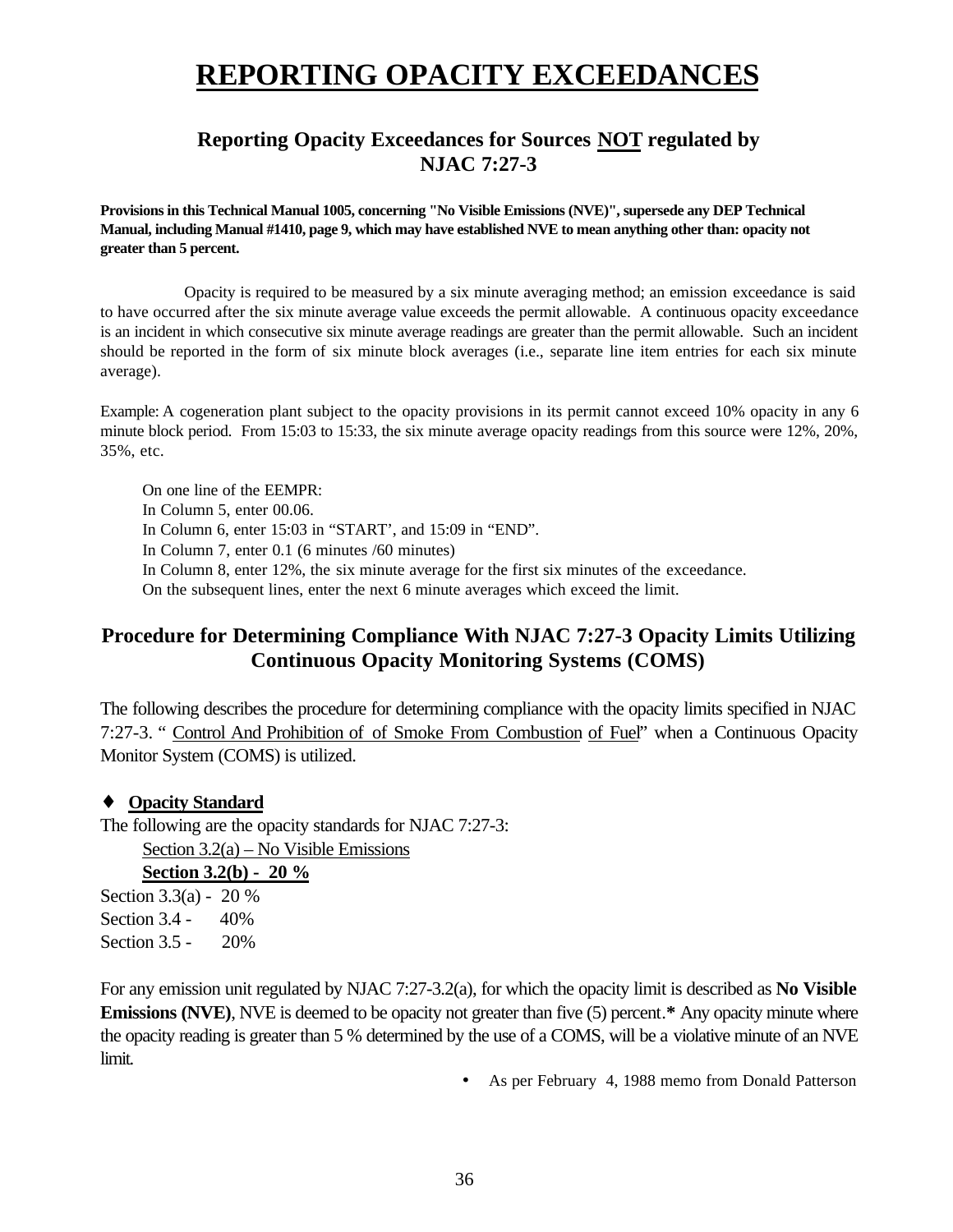#### ♦ **Compliance Period**

The averaging period in which to determine compliance with the opacity limit , utilizing a COMS, in this subchapter, is a thirty (30) minute block average that is based on the clock hour. (Example: 12:01 to 12:30, 1:31 to 2:00, ect ….)

#### ♦ **Compliance Procedure**

The emission unit is allowed three (3) minutes in this 30 minute block, where the opacity from an emission source can exceed the opacity limit. The 3 minutes of violative opacity do not have to be consecutive, but anywhere in the 30 minute block. Upon the emission unit having a fourth minute of violative opacity (over the specified opacity limit) in the 30 minute block, the emission unit would be considered in violation of the particular opacity limit.

#### ♦ **Compliance Procedure** (cont'd)

For documenting a violation in NJEMS, if the emission unit exceeds 3 minutes of opacity, over the opacity standard then the entire 30 minute block would be included in NJEMS as the period of violation.

#### ♦ **Penalty Determination**

The highest opacity reading that occurred in the 30 minute block, would be included in NJEMS for determining the magnitude of the violation. The highest reading would be considered for all the opacity readings that occurred during the 30 minute block, including the 3 minutes that were initially excluded as part of the compliance determination. The compliance period allows 3 minutes to be excluded in the 30 minute block. But for penalty consideration the highest reading overall during the block, including the 3 minutes excluded, is used for the penalty determination.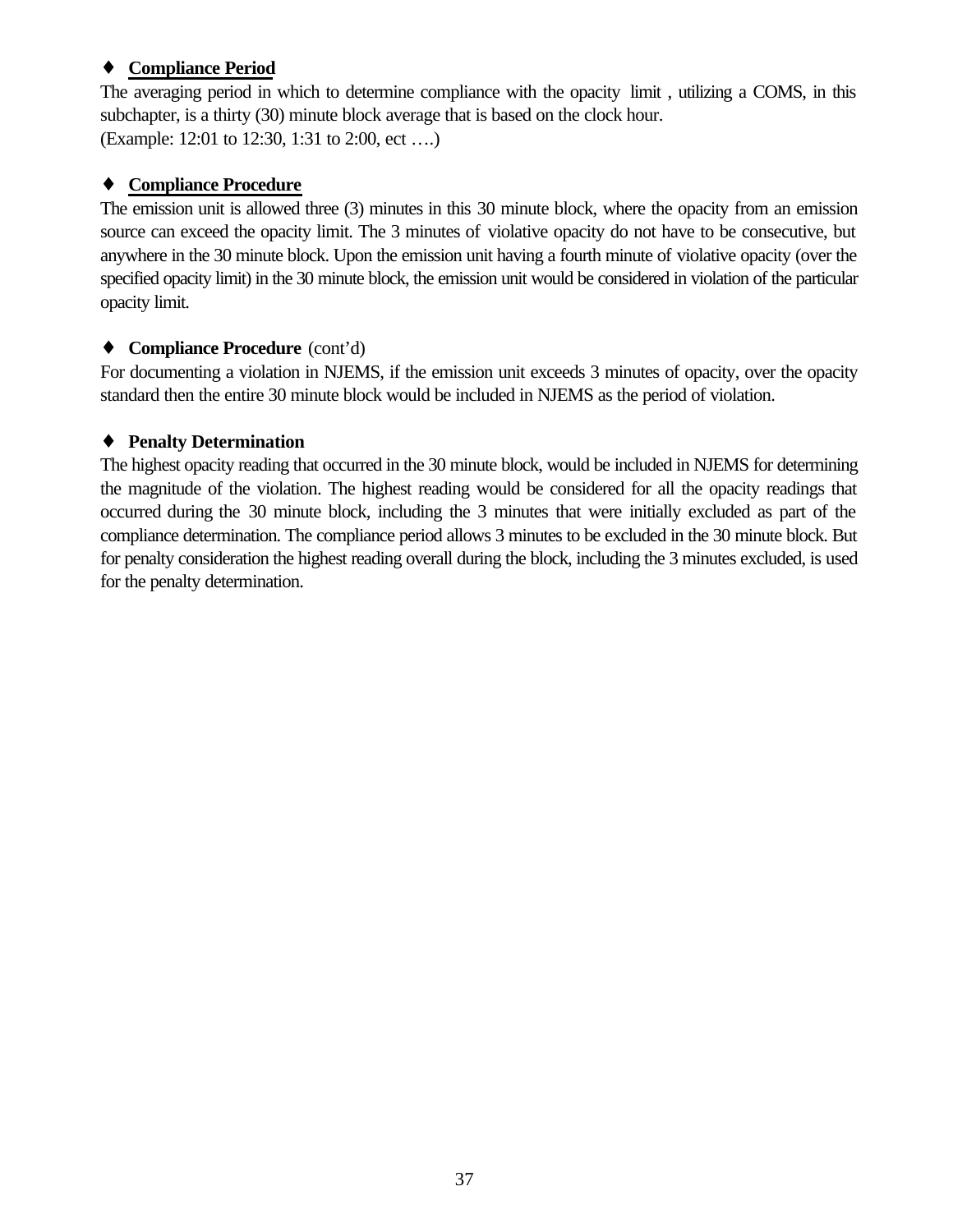#### **DEFINITIONS**

Definitions of most terms are located in each individual section of each Federal rule.

CEMS (Continuous Emission Monitoring System) - The total equipment required for the determination of a gas concentration or emission rate. The system consists of the following major subsystem sample interface, pollutant analyzer, diluent analyzer (if applicable) and data recorder/acquisitions system.

COMS (Continuous Opacity Monitoring System) - The total equipment required for the determination of the opacity of emissions which must meet the minimum requirements of Performance Specification One of 40 CFR - Part 60 and 40 CFR Part 51 - Reference Method 203.

EXCESS EMISSIONS - A period of time during which emissions of a regulated pollutant at a given source exceed the limit in units of the standard as specified in the conditions associated with the applicable permit and/or regulation.

DOWNTIME - The period of time when the source is producing emissions which are monitored by the CEMS/COMS but the monitors and/or recorders are not providing valid compliance emission data. This includes periods of Quality Assurance (QA) and Preventative Maintenance (PM) procedures, CEMS Calibration (Cal) that exceed 15 minutes in any one hour. (See definitions of Rolling and Block Averaging on Page 2 of the Instructions for Completing the EEMPR).

SOURCE - The production equipment and/or control equipment attached to and serving the production equipment for which the CEMS/COMS are monitoring emissions data.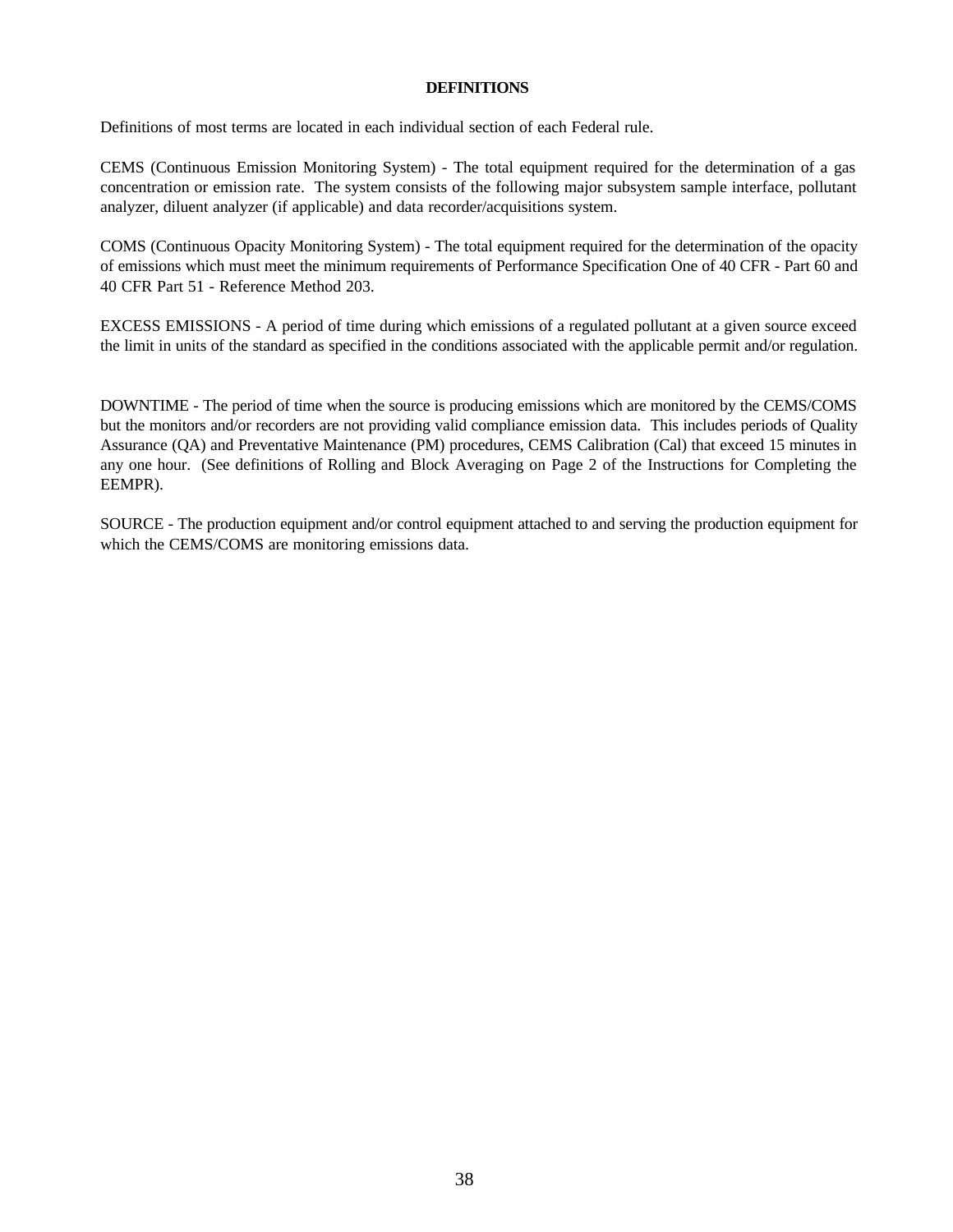# **APPENDIX C**

## NJDEP REGIONAL ENFORCEMENT OFFICE LOCATIONS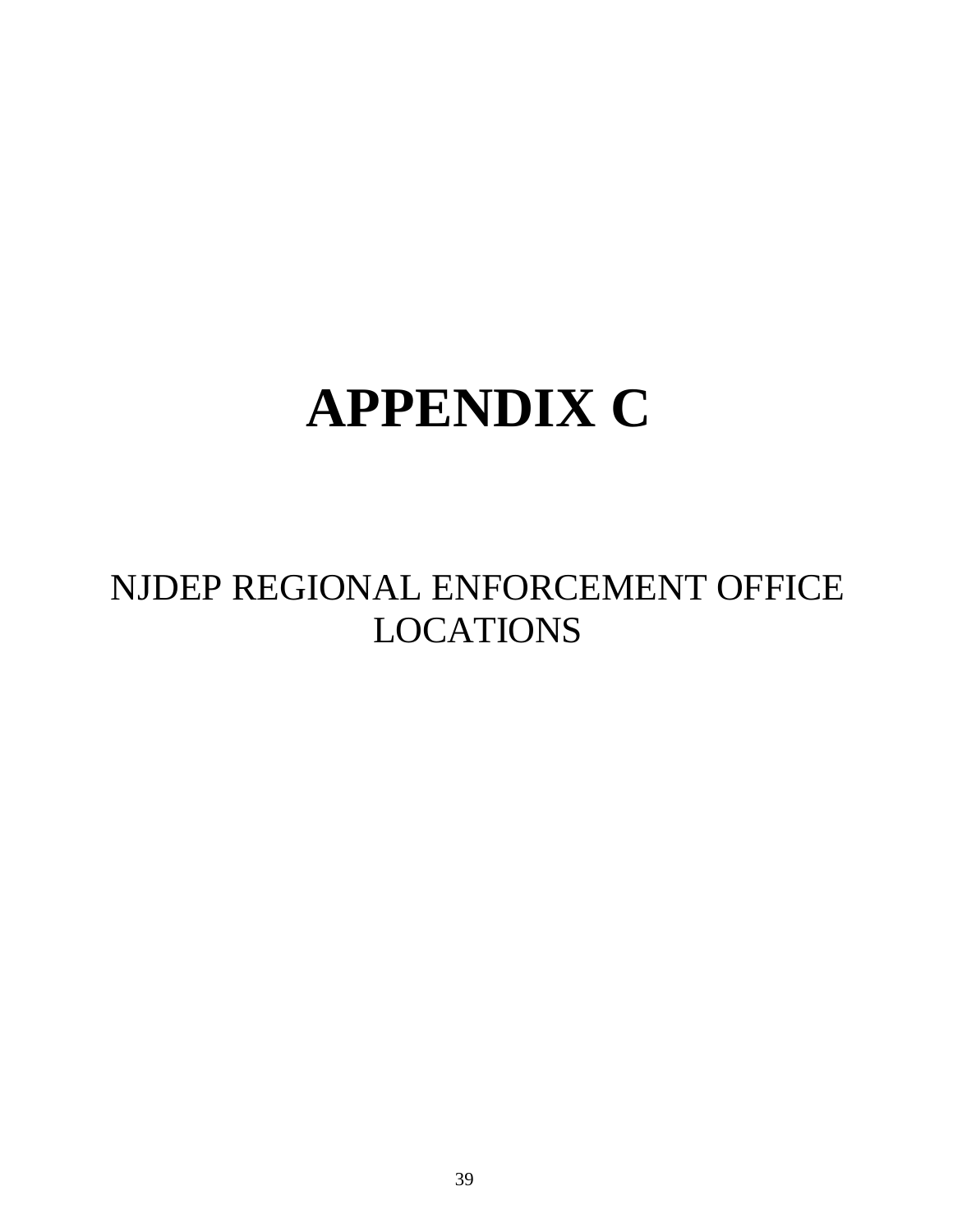#### **AIR POLLUTION CONTROL REGIONAL OFFICES**

| <b>CENTRAL REGIONAL OFFICE</b>  | <b>METROPOLITAN REGIONAL OFFICE</b> |
|---------------------------------|-------------------------------------|
| PO Box 407                      | 2 Babcock Place                     |
| Trenton, NJ 08625-0407          | West Orange, NJ 07502               |
| $(609)584-4100$                 | $(973)669-3935$                     |
| Fax No. (609)584-4119           | Fax No. (973)669-3942               |
| <b>ENFORCEMENT OFFICER</b>      | <b>ENFORCEMENT OFFICER</b>          |
| Joseph DePierro                 | <b>Byron Sullivan</b>               |
| <b>COUNTIES:</b> Mercer         | COUNTIES: Bergen                    |
| Middlesex                       | <b>Essex</b>                        |
| Monmounth                       | Hudson                              |
| Ocean                           |                                     |
| Union                           |                                     |
| <b>NORTHERN REGIONAL OFFICE</b> | <b>SOUTHERN REGIONAL OFFICE</b>     |
| 1250 Route 66                   | One Port Center                     |
| Parsippany-Troy Hills, NJ 07054 | 2 Riverside Drive                   |
| $(973)299 - 7700$               | Camden, NJ 08162                    |
| Fax No. (973)299-7712           | $(856)614-3601$                     |
|                                 | Fax No. (856)614-3613               |
| <b>ENFORCEMENT OFFICER</b>      | <b>ENFORCEMENT OFFICER</b>          |
| <b>Michael Papp</b>             | Edward Choromanski                  |
| COUNTIES: Hunterdon             | <b>COUNTIES:</b> Atlantic           |
| Morris                          | <b>Burlington</b>                   |
| Passaic                         | Camden                              |
| Somerset                        | Cape May                            |
| <b>Sussex</b>                   | Cumberland                          |
| Warren                          | Gloucester                          |
|                                 |                                     |